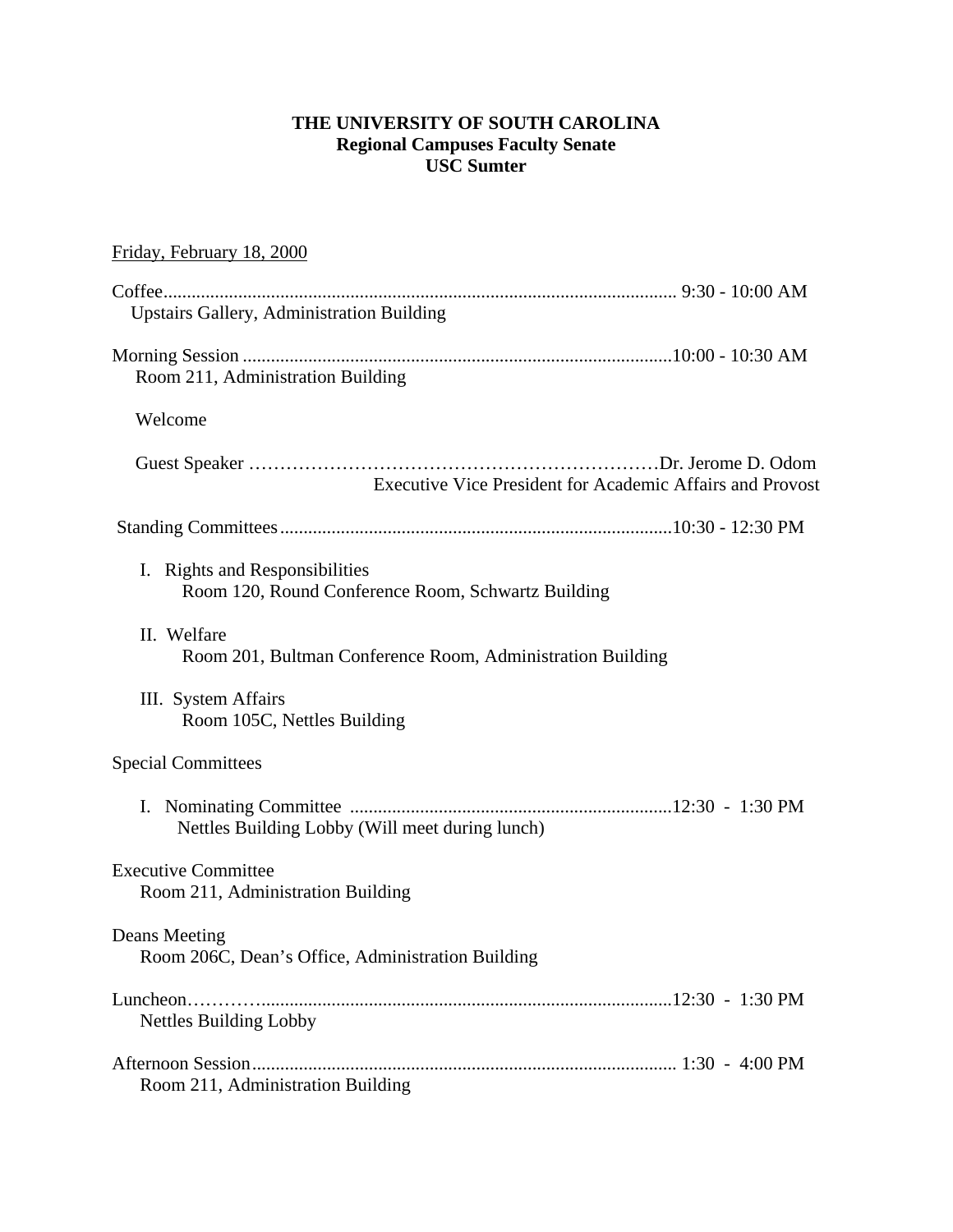# **AGENDA**

- I. Call To Order
- II. Correction/Approval of Minutes: September 10, 1999 USC Columbia

 November 19, 1999 USC Salkehatchie

- III. Reports from University Officers
	- A. Dr. Chris P. Plyler, Vice Provost and Executive Dean
	- B. Dr. Carolyn A. West, Associate Vice Provost
- IV. Reports from Standing Committees
	- A. Rights and Responsibilities Professor John Catalano
	- B. Welfare Professor Noni Bohonak
	- C. System Affairs Professor Bette Levine
- V. Executive Committee Professor Tye Johnson
- VI. Reports from Special Committees
	- A. Committee on Libraries Professor David Bowden
	- B. Committee on Curricula and Courses Professor Robert B. Castleberry
	- C. Committee on Faculty Welfare Professor Bruce Nims
	- D. Faculty-Board of Trustees Liaison Committee Professor Ellen Chamberlain
	- E. Research and Productive Scholarship Committee Professor Todd Scarlett
	- F. Other Committees
		- 1. Conflict of Interest Committee Professor Wayne Chilcote
		- 2. Nominating Committee
		- 3. Regional Campuses Academic Advisory Council Professor Mary Barton
- VII. Unfinished Business
- VIII. New Business
- IX. Announcements
- X. Adjournment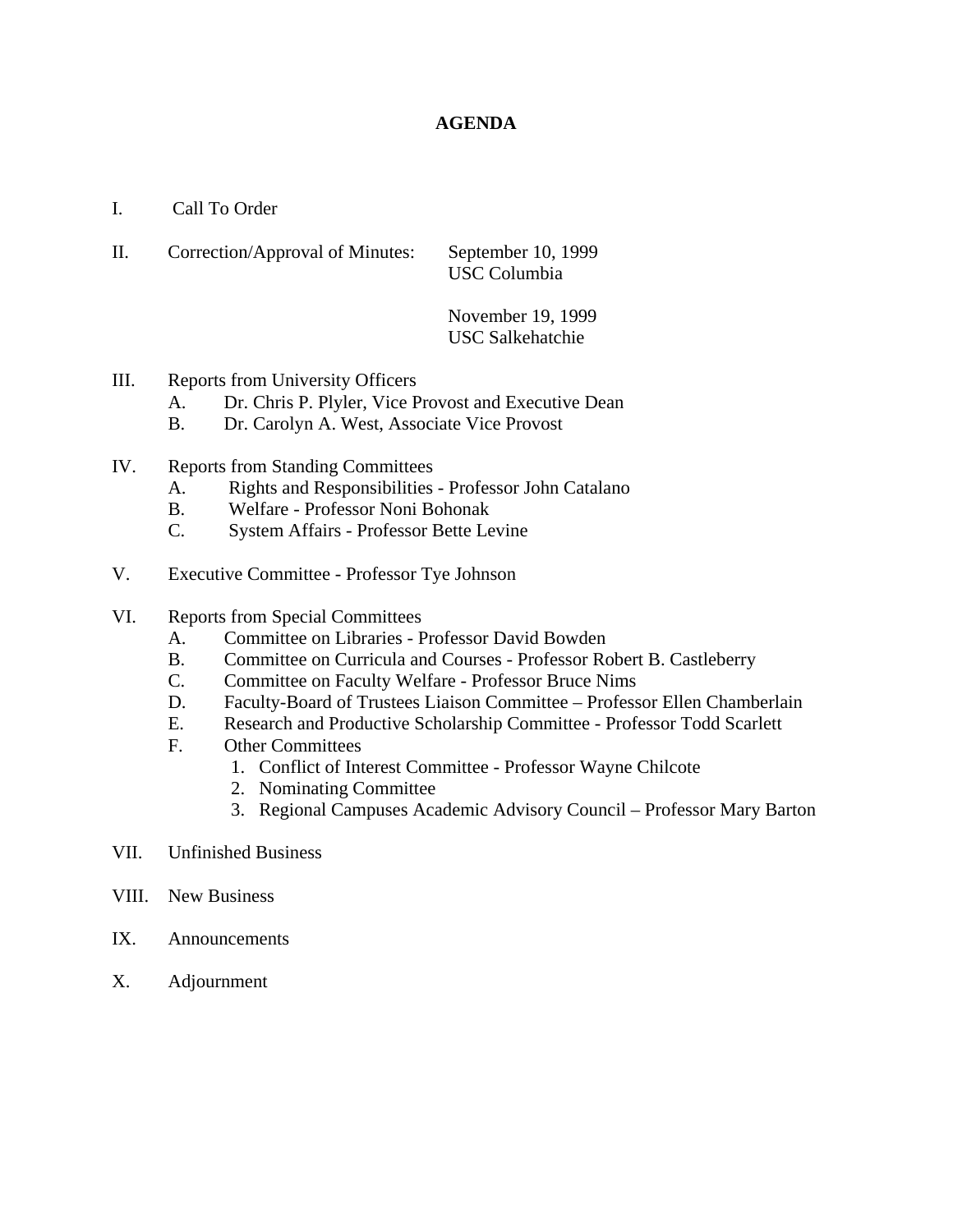# **THE UNIVERSITY OF SOUTH CAROLINA Regional Campuses Faculty Senate USC Sumter**

# Friday, February 18, 2000

| <b>Upstairs Gallery, Administration Building</b>                                     |  |
|--------------------------------------------------------------------------------------|--|
| Room 211, Administration Building                                                    |  |
| Welcome                                                                              |  |
| Executive Vice President for Academic Affairs and Provost                            |  |
|                                                                                      |  |
| I. Rights and Responsibilities<br>Room 120, Round Conference Room, Schwartz Building |  |
| II. Welfare<br>Room 201, Bultman Conference Room, Administration Building            |  |
| III. System Affairs<br>Room 105C, Nettles Building                                   |  |
| <b>Special Committees</b>                                                            |  |
| Nettles Building Lobby (Will meet during lunch)                                      |  |
| <b>Executive Committee</b><br>Room 211, Administration Building                      |  |
| Deans Meeting<br>Room 206C, Dean's Office, Administration Building                   |  |
| <b>Nettles Building Lobby</b>                                                        |  |
|                                                                                      |  |
| Room 211, Administration Building                                                    |  |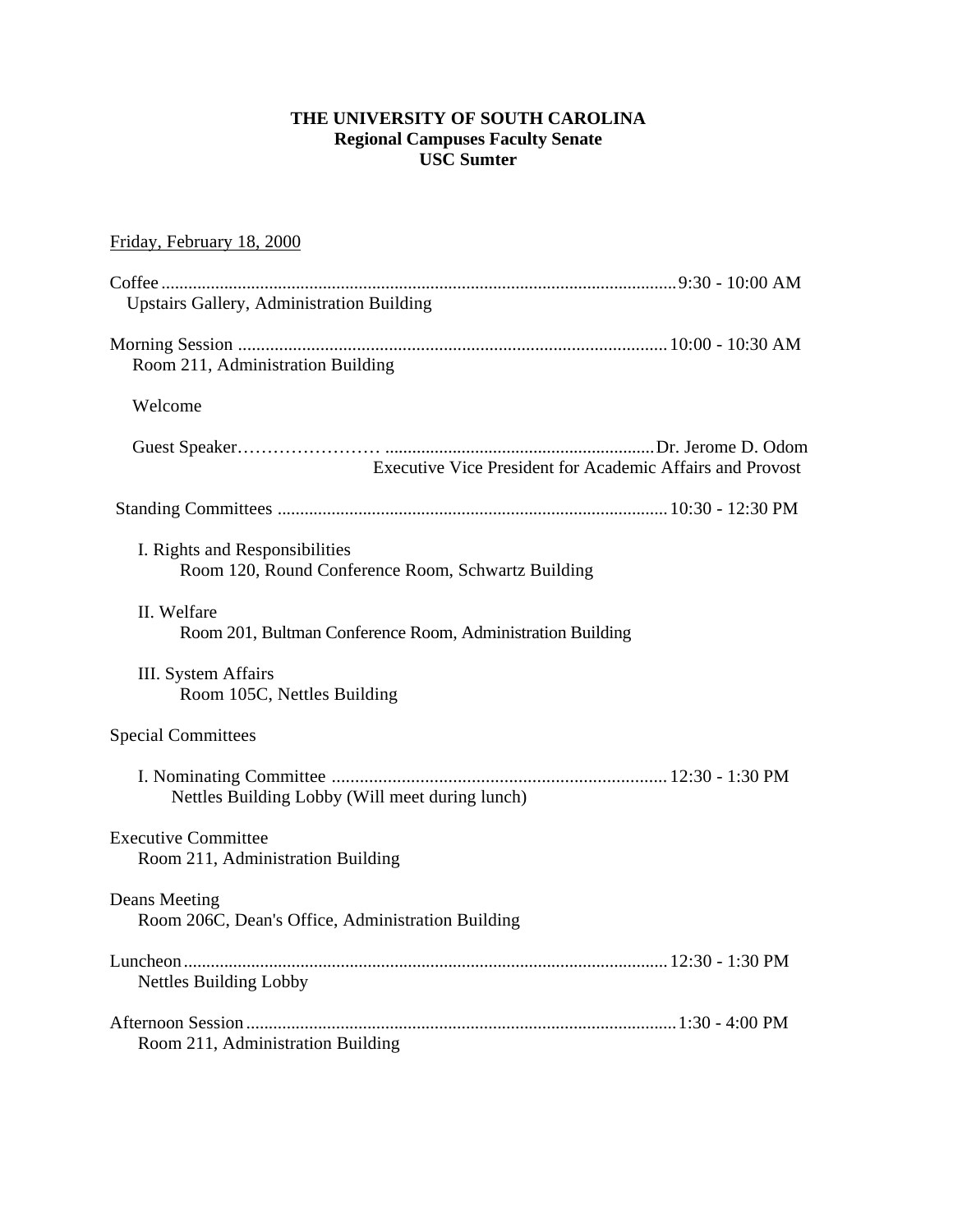# **AGENDA**

- I. Call To Order
- II. Correction/Approval of Minutes: September 10, 1999 USC Columbia

November 19, 1999 USC Salkehatchie

# III. Reports from University Officers

- A. Dr. Chris P. Plyler, Vice Provost and Executive Dean
- B. Dr. Carolyn A. West, Associate Vice Provost

# IV. Reports from Standing Committees

- A. Rights and Responsibilities Professor John Catalano
- B. Welfare Professor Noni Bohonak
- C. System Affairs Professor Bette Levine
- V. Executive Committee Professor Tye Johnson

# VI. Reports from Special Committees

- A. Committee on Libraries Professor David Bowden
- B. Committee on Curricula and Courses Professor Robert B. Castleberry
- C. Committee on Faculty Welfare Professor Bruce Nims
- D. Faculty-Board of Trustees Liaison Committee Professor Ellen Chamberlain
- E. Research and Productive Scholarship Committee Professor Todd Scarlett
- F. Other Committees
	- 1. Conflict of Interest Committee Professor Wayne Chilcote
	- 2. Nominating Committee
	- 3. Regional Campuses Academic Advisory Council Professor Mary Barton

## VII. Unfinished Business

- VIII. New Business
- IX. Announcements
- X. Adjournment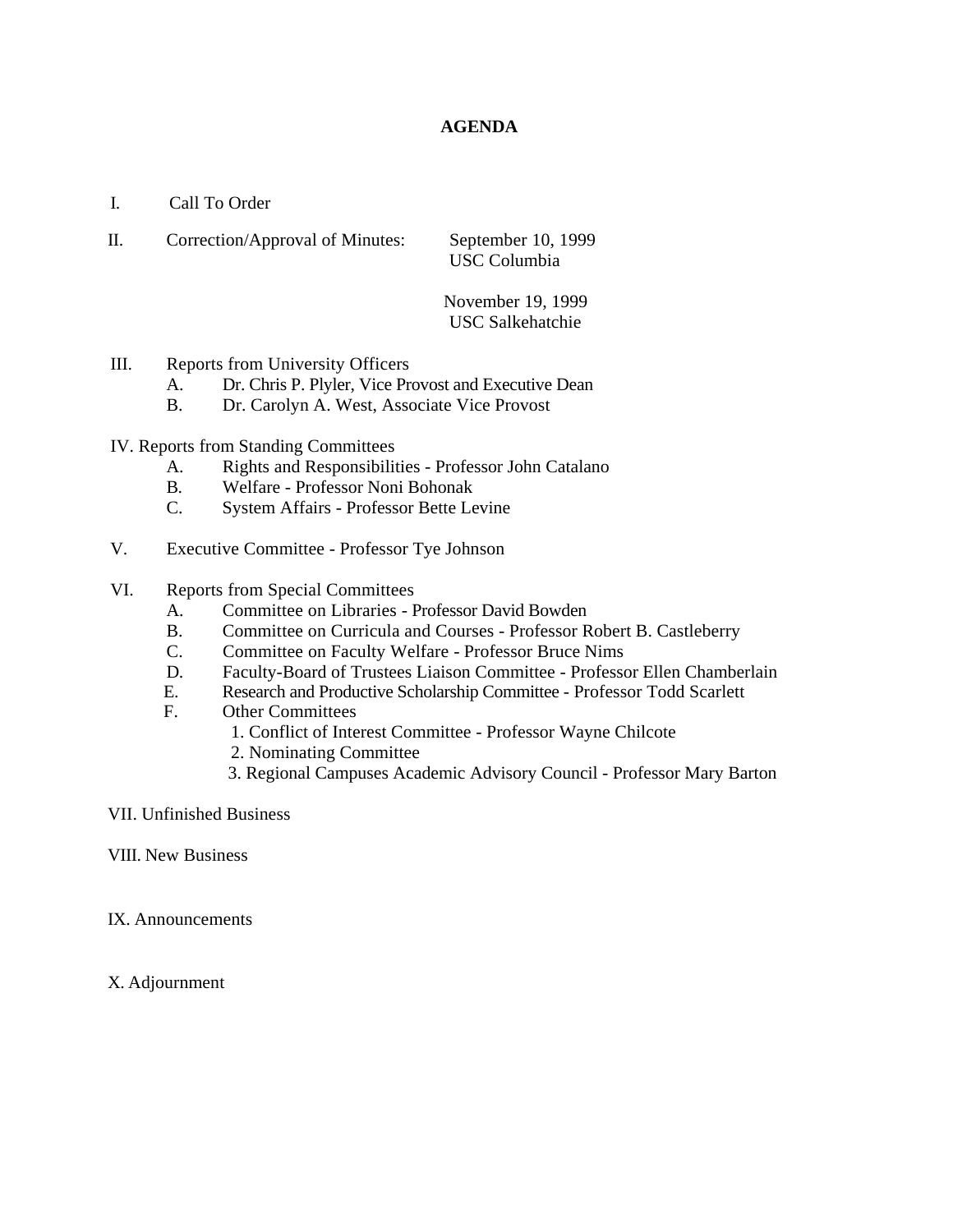# Regional Campuses Faculty Senate Meeting February 18, 2000 Sumter, South Carolina

# Morning Session

The Chair welcomed the Senate to the third meeting of this academic year and introduced the Provost, Dr. Jerome D. Odom.

**Dr. Odom** congratulated Vice Provost Plyler on the recently held legislative breakfast. He and the Vice Provost have talked about ways to improve the Regional Campus System. Dr. Odom reported that he and President Palms have been pushing for three capital projects for the Regional Campuses: the expansion of the Medford Library at Lancaster, renovation of the Beaufort College building and funding for the New River site for Beaufort.

Dr. Odom will be working with the Regional Campuses' Tenure and Promotion files soon. He cited the Provost's Academic Advisory Council as being very helpful in keeping him informed of issues concerning the Regional Campuses. Dr. Odom is working to get the Graduate Regional Studies program back on track. Aileen Trainer is helping with this process. A literacy program is being proposed working with the State Department of Education. He asked that we welcome Aileen and tell her any concerns we may have. He looks forward to completing the SAC's reaccreditation process with help of the Regional Campus faculty. He discussed the proposed lottery bill. If it is passed, significant dollars would go toward scholarships. He mentioned concerns about enrollments on the Columbia Campus. He mentioned that a discrepancy with the Valedictorian Scholarships has been solved. He then asked for questions from the floor.

**John Catalano** (Lancaster) asked about the reasons faculty did not receive six percent raises on ALL campuses.

Dr. Odom replied that he was not trying to penalize the faculty. He has to make hard decisions. He must look at many things to make decisions. He and the Vice Provost will look at the health of each campus in making decisions about pay increases.

**Bob Costello** (Sumter) indicated concern that the proposed education contract course system might end up being offered at a lot of technical colleges and work to the Regional Campuses disadvantage. He asked if this was an exclusive university agreement with the state department of education?"

The Provost replied affirmatively.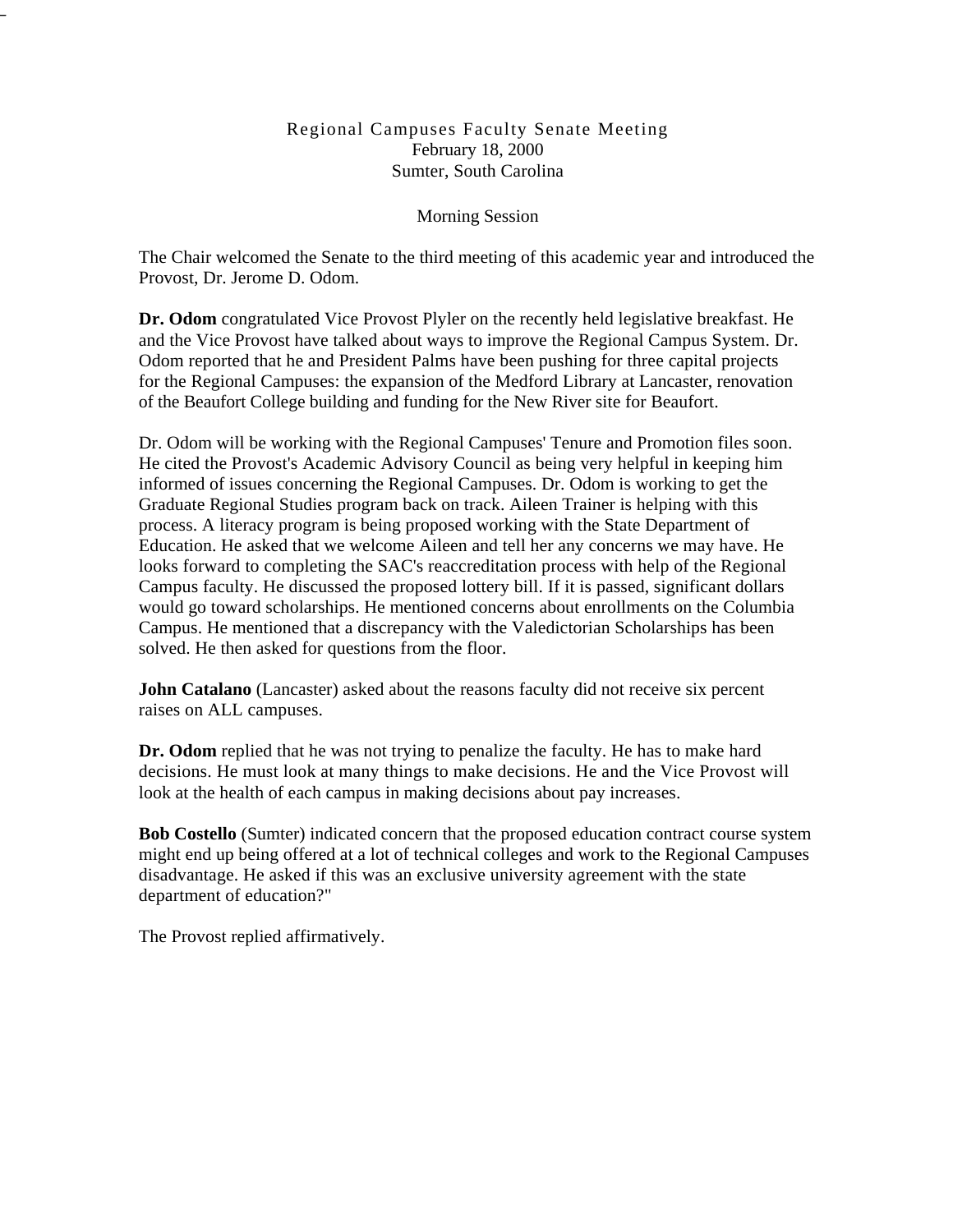#### Afternoon Session

- I. The chair called the meeting to order.
- II. Correction/Approval of Minutes: September 10, 1999, November 19, 1999.

The Minutes were approved.

III. Reports from University Officers

A. Dr. Chris Plyler, Vice Provost and Executive Dean

Dr. Plyler recognized the new Dean of USC-Salkehatchie, Dr. Ann Carmichael. He had a very productive meeting with the legislators from all the Regional Campus delegations, university administrators, local commission members, and members of the Board of Trustees of the University. There is no word on the budget. Proposals for limiting the amount of profit that college bookstores can make and censoring certain web sites on computers are being discussed. He mentioned Governor Hodge's lottery proposal and the potential effects it could have on the Regional Campuses. A new process for reviewing capital project requests from the Regional Campuses has been developed which involves review by the Provost and the Vice Provost and Executive Dean. Cisco Systems and Computer Services are continuing to make adjustments to improve voice and video quality. We are developing a very ambitious strategic plan for the Division of Continuing Education and Regional Campuses.

Dr. Plyler indicated that President Palms is establishing a committee for the search for a new Chancellor at USC-Aiken. The USC Bicentennial Celebration will officially begin on January 10, 2001. Dr. Plyler then asked for questions from the floor.

**Bob Costello** (Sumter) indicated concern about the philosophy of the administration regarding how to handle the possible separation of the Spartanburg campus as it would effect some of the programs that Regional Campuses have. He asked the Vice Provost to "shed a little light on that."

**Dr. Plyler replied** that the University's position was very clear and we are not to go outside the University for replacement programs or for new programs.

B. Dr. Carolyn A. West, Associate Vice Provost

Dr. West indicated that the second annual meeting for faculty teaching in specific disciplines and the sister departments in Columbia would be held on March 24, 2000 in the Daniel Management Center from 10:00-3:30. The disciplines meeting will include English, history, and psychology.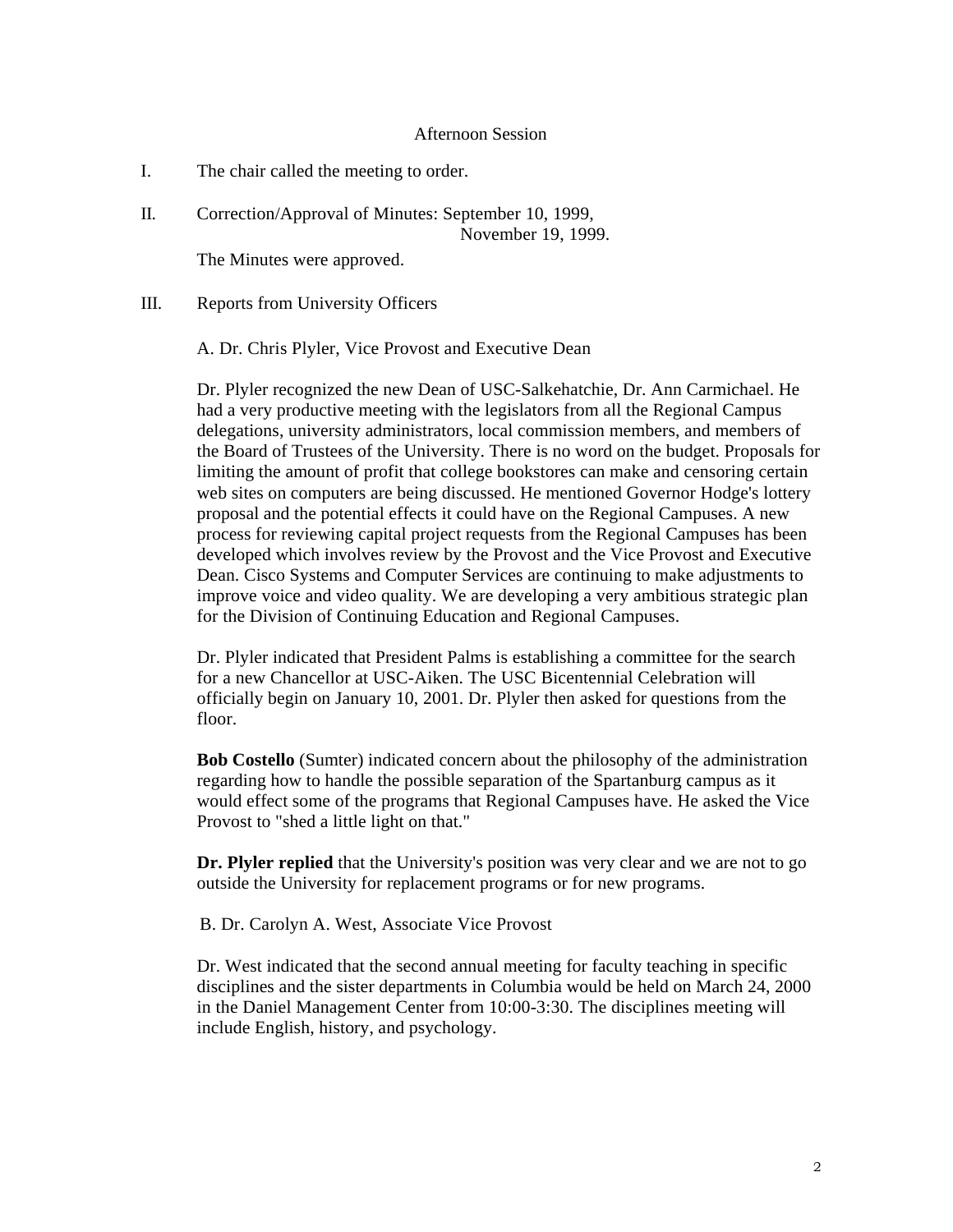On April the 13 there will be presentations on developing courses for distance education. In regards to the Tenure and Promotion files, file organization continues to be a problem and in particular, the criteria for the rank or tenure sought must be at the front of the file. A workshop on preparing Tenure and Promotion files will be held in May 2000.

C. Campus Dean's Reports are attached. IV.

Reports from Standing Committees

A. Rights and Responsibilities - Professor John Catalano (Lancaster) See Attachment 1

B. Welfare-Professor - Professor Noni Bohonak (Lancaster) See Attachment 2

C. System Affairs - Professor Bette Levine (Salkehatchie) Distance Education technology was discussed. A meeting scheduled in Columbia was cancelled due to inclement weather. They distributed a questionnaire on Distance Education focusing on the attitudes and preconceptions of the faculty members.

- V. Executive Committee- Professor Tye Johnson (Salkehatchie) See attachment 6
- VI. Reports from Special Committees

A. Committee on Libraries - Professor David Bowden (Academic Credit Programs) No report - The committee has not met

B. Committee on Curricula and Courses - Professor Robert B. Castleberry (Sumter) See Attachment 3

C. Committee on Faculty Welfare - Professor Bruce Nims (Lancaster) See Attachment 4

D. Faculty-Board of Trustees Liaison Committee - Professor Ellen Chamberlain (Beaufort) See Attachment 5

VII. Research and Productive Scholarship Committee - Professor Todd Scarlett (Lancaster)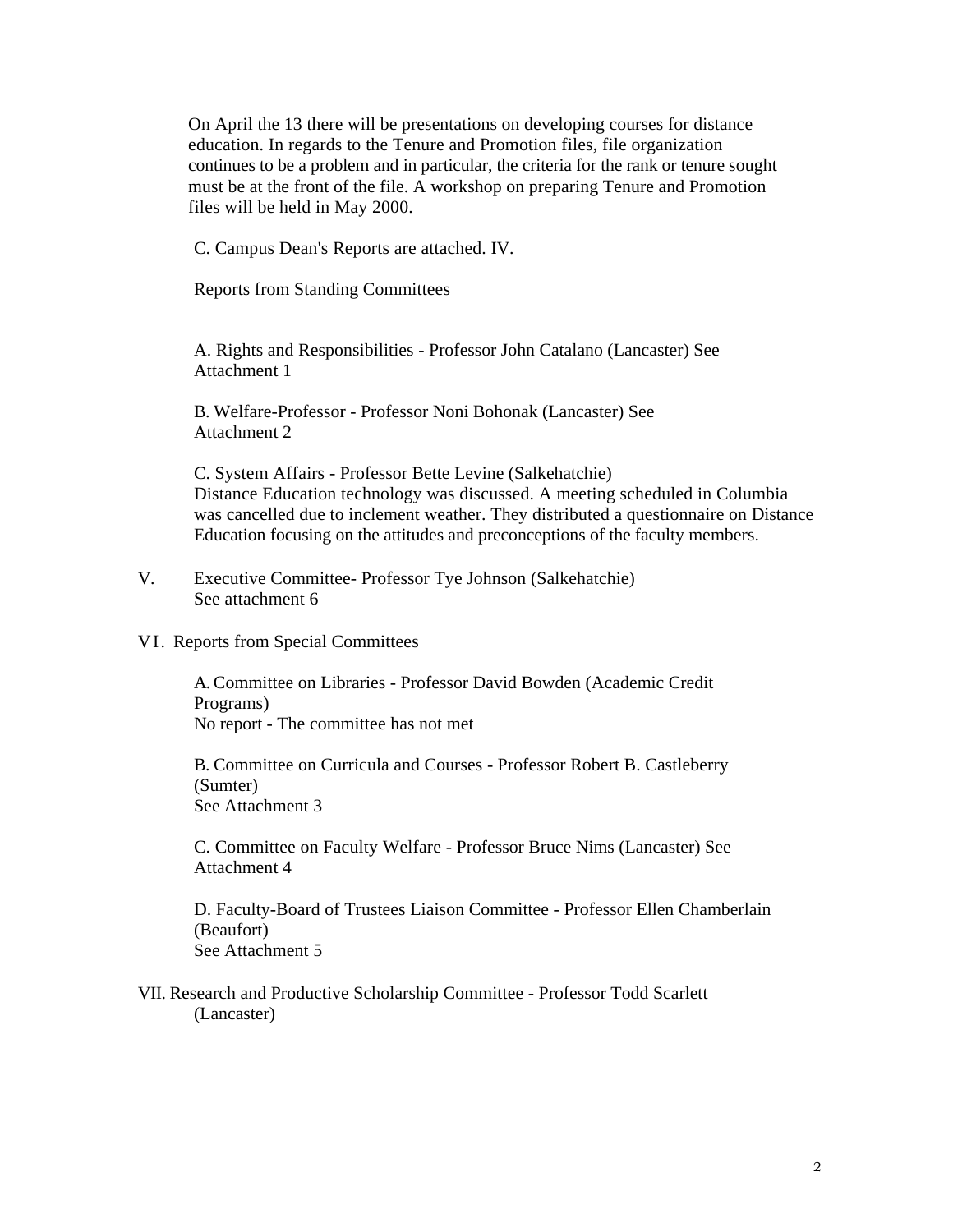This committee has met twice and reviewed twenty-four proposals. \$60,000 was available for distribution last year and there will be \$90,000 for distribution this year. The Committee views Regional Campuses' proposals very favorably. There will be only one call for proposals next year in October.

#### VIII. Other Committees

A. Conflict of Interest Committee - Professor Wayne Chilcote (Salkehatchie) This committee has not met.

B. Nominating Committee (See Attachment 7 )

C. Regional Campuses Academic Advisory Council - Professor Mary Barton (Union) This Committee has not met.

## IX. Unfinished Business The Grievance Committee has not met and has not elected a chair.

X. New Business

## XI. Announcements

John Blair is producing the Herald Pinter play, "Old Times", on March 2, 3, and 4 on the Beaufort campus.

The deadline for making reservations for the April 7 meeting in Beaufort is March 30, 2000. Phone number for the Hampton Inn in Beaufort is 843-986-0600.

On April the 25 in Lancaster at 3:30 p.m., the campus is co-sponsoring a seminar with Columbia. The speaker, David Willett, is a member of Parliament in Great Britain.

#### XII. Adjournment

The chair asked for a motion for adjournment. It was offered and passed at 3:15.

Submitted by: Professor Tye Johnson, Secretary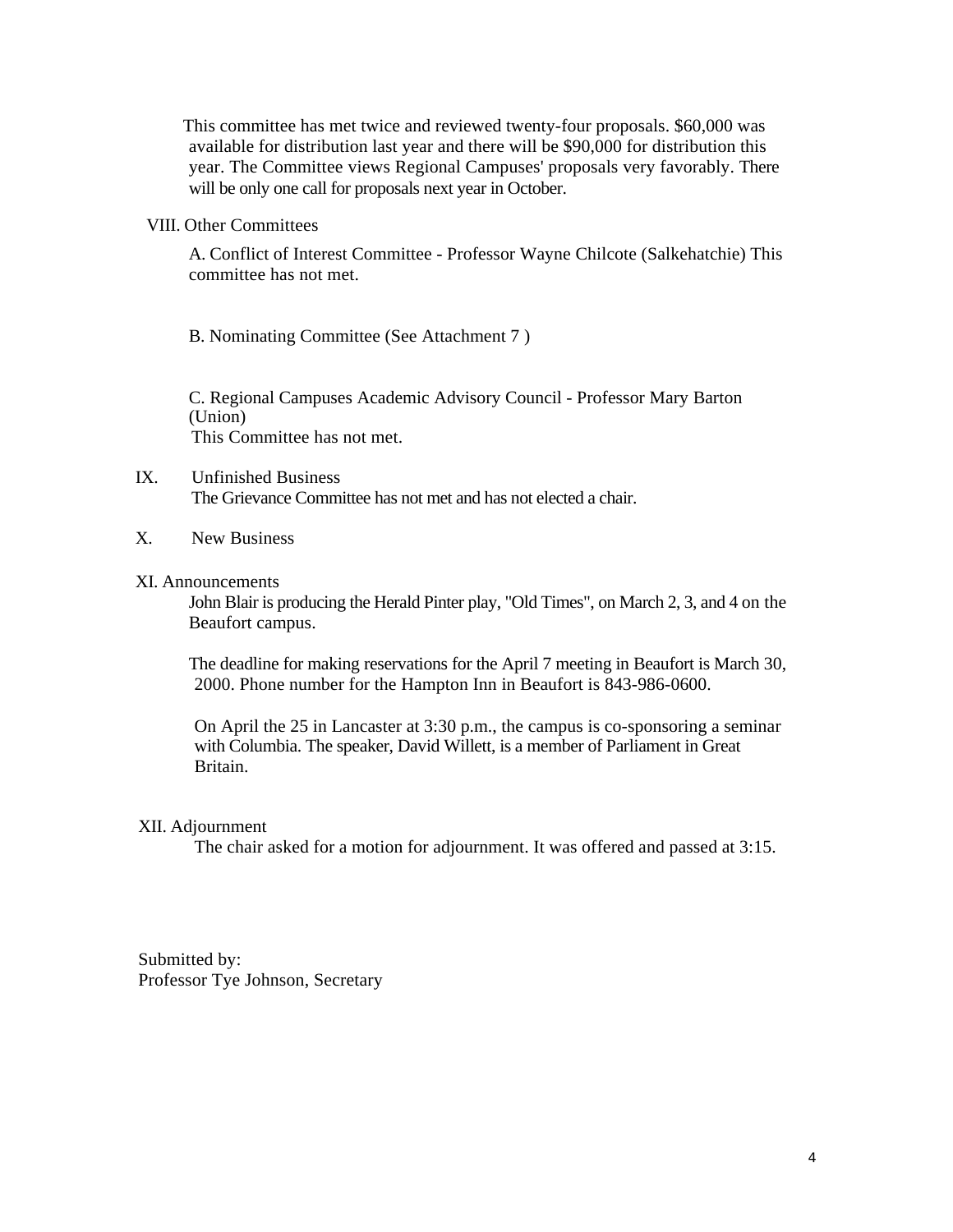# **REPORT FROM THE DEAN OF USC SALKEHATCHIE USC REGIONAL CAMPUSES FACULTY SENATE FEBRUARY 18, 2000**

I am delighted to attend my first Faculty Senate meeting as Dean of USC Salkehatchie. Having served the University as Director of the Walterboro campus for nine years, I understand how important the regional campuses are to our respective communities. I look forward to serving the people of our area in this new capacity.

# **Scholarship:**

Dr. Roberto Refinetti has recently published a book titled *Circadian Physiology.* This book is intended to provide a text or reference book for biologists, physiologists, neuroscientists, and psychologists who deal with circadian processes in their specialized fields of research.

Dr. Ron Cox will be presenting a paper, "From Democrat to Whig: The Senatorial Career of William Campbell Preston, 1833-1842" at the March 4' meeting of the South Carolina Historical Association. The meeting will be on the Greer campus of Greenville Technical College.

Dr. Bill Bowers, Dr. Arthur Mitchell , and Dr. Larry Strong have been selected to participate in the USC Faculty Exchange program this summer. Dr. Bowers will conduct a cross-county tax millage study for the state of South Carolina; Dr. Arthur Mitchell will research the Irish in South Carolina who lived during the Colonial Period; and Dr. Larry Strong will develop a topographical map of Allendale County which will pinpoint locations of prehistoric encampments.

Two of our students, Ms. Gwennarye Coath and Mr. Craig Wix have recently been accepted to professional programs. Ms. Coath has been accepted to medical school at MUSC and USC and Mr. Wix has been accepted to dental school at MUSC.

## **Cultural and Student Activities:**

In commemoration of Black History Month on February 2, Ms. Angela Jenkins of the Sankofa Museum on Wheels set up a display of African American artifacts on the Allendale campus. Our Librarian, Mr. Marvin Light has prepared a bulletin board with new acquisition book covers in the area of black studies. On February 11, a luncheon featuring African American cuisine was prepared by SGA and students on the Walterboro campus. Faculty, staff and students were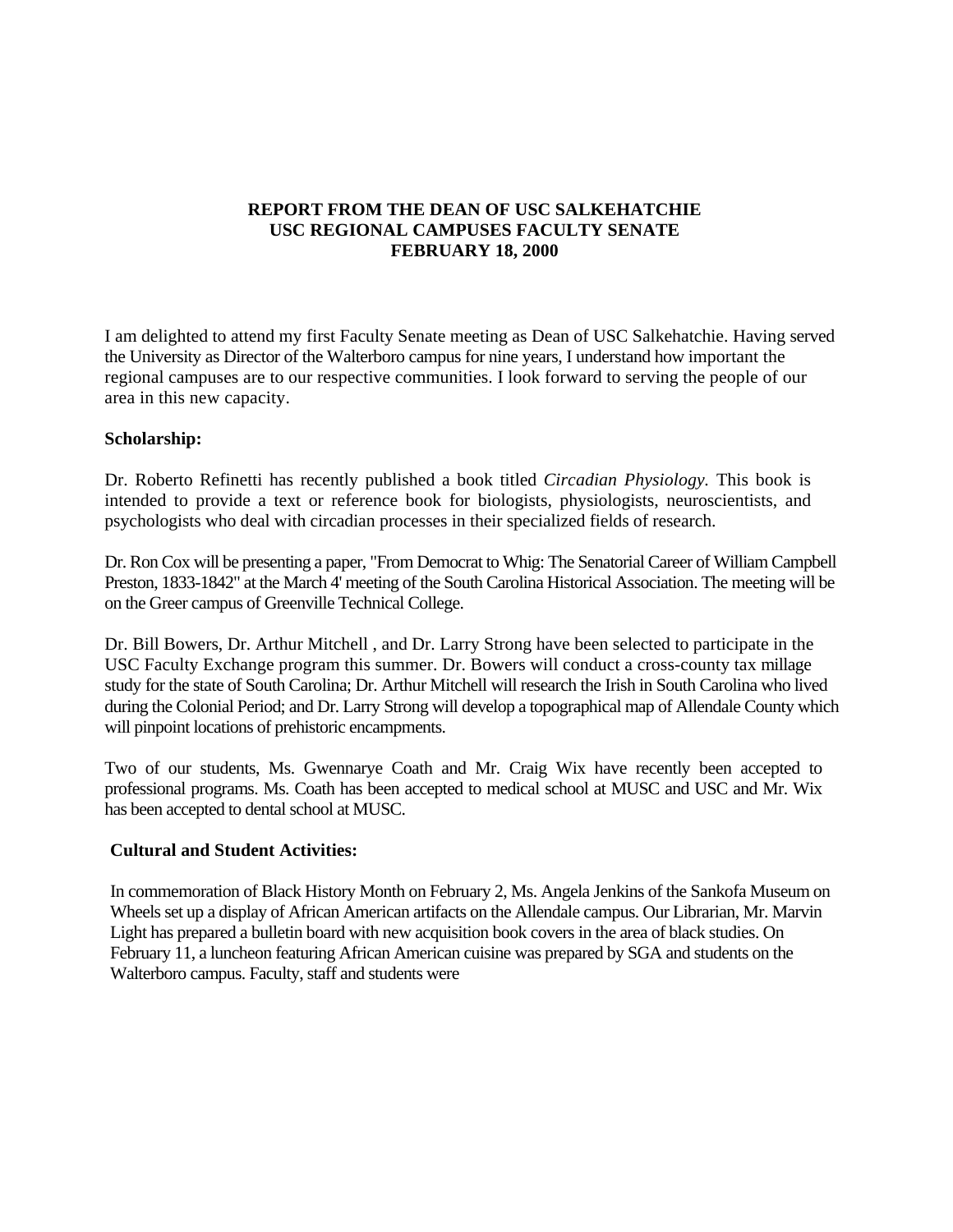invited to attend. Dr. Ron Cox and Mr. Ed Merwin are profiling prominent African Americans in weekly editions of Salk Talk, the student newsletter.

February/March Events:

February 4--Faculty/Student Talent Show--Walterboro

February 9--Student Coffee--9:00 am to 11:00 am and 5:00 pm to 6:00 pm -Atrium Allendale February 18--Columbia City Ballet--Swan Lake--co-sponsored by USC Salkehatchie, at the Hampton Street Auditorium

February 24--Allendale Business After Hours sponsored by USC Salkehatchie

February 29--OSP/SGA/Gamma Beta Phi Mardi Gras in Allendale

March 9--Colleton County Business Expo sponsored by Walterboro-Colleton Chamber Of Commerce, USC-Salkehatchie and Salkehatchie Leadership Center.

# **Salkehatchie Leadership Center:**

Ms. Anne Rice, Director of Salkehatchie Leadership Center is working to form a alliance with Gulf Coast Community College which will allow us to further individual and collective work in community building. Ms. Rice also announced that the Leadership Center has won another Kettering Foundation Award. The Leadership Center was also involved in Parents Day at Allendale-Fairfax High School.

# **Personnel Matters:**

Ms. Linda Durham has been hired by the Leadership Center to serve as Assistant Director. Mr. Roy Mullis, formerly of the USC-Columbia campus has been appointed Director of Physical Plant and Security for USC-Salkehatchie beginning January 17, 2000. Professor Larry West, Professor of Economics, has rejoined the USC-Salkehatchie faculty for spring 2000. Dr. Ron Cox has been named as Interim Director of USC-Salkehatchie Walterboro, effective February 1.

# **University Advancement**

We continue to make progress toward our Capital Campaign goal of \$1.5 million. To date, approximately \$1.3 million has been raised. We are focusing on four major areas of need: Scholarships, Information Technology, Capital Expenditures and Library. Although we have been successful in scholarship acquisitions and capital expenditures (the capital expenditures being funded primarily through state appropriated bond monies) we have not been as successful in acquiring funds for technology related needs and library materials. We plan to increase our efforts in these areas during the final phase of the campaign.

Dr. Harold Rhodes, a local dentist, is spearheading an effort to develop a collection of African American literature for our libraries.

The Colleton County Soil and Conservation Department has awarded a small grant to Salkehatchie to construct a water garden in the courtyard area on the Walterboro campus. The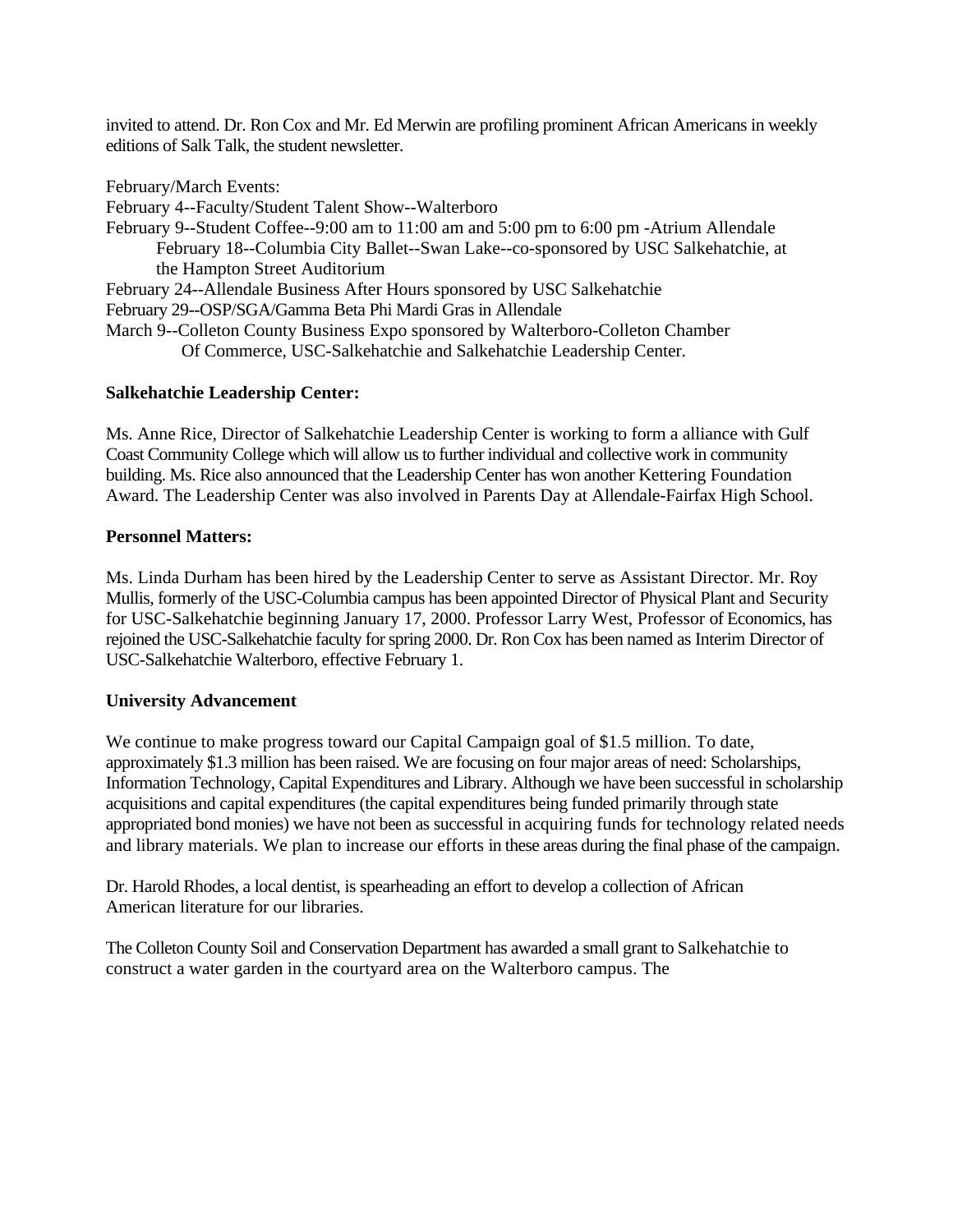local vocational school will provide the labor for this project.

Salkehatchie was recently notified that Colleton County Council approved our request to fund the purchase of two-way video equipment. This equipment will be used to allow USC Aiken to offer the fourth year of the elementary education program via distance education. The County committed \$100,000 to this endeavor. We are seeking a donor to fund the purchase of similar equipment for Allendale. (Note: The \$100,000 is not included in our \$1.3 million, as funds from county, state, or federal sources may not be included.)



ACC:edn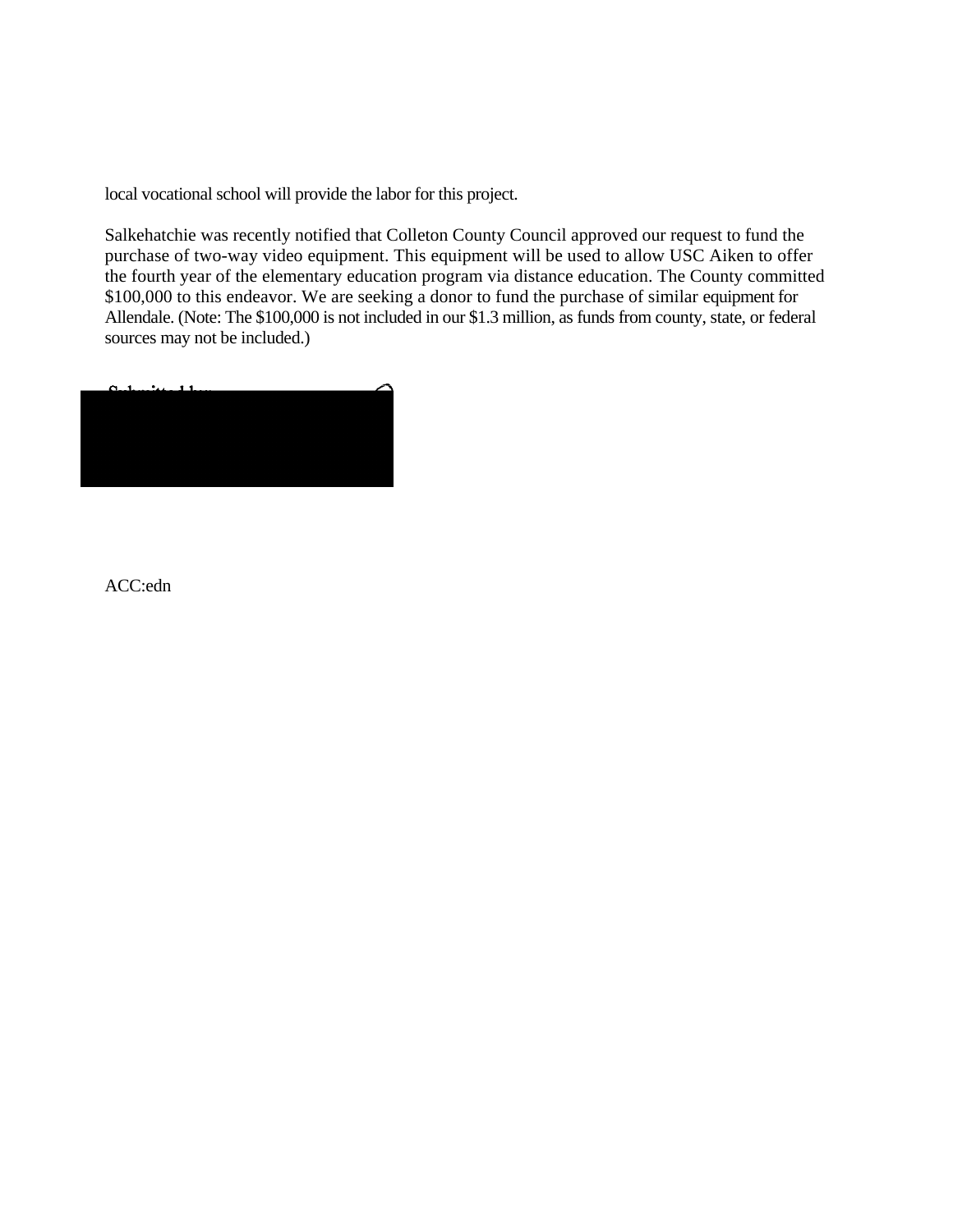# REPORT OF THE DEAN OF THE UNIVERSITY OF SOUTH CAROLINA SUMTER TO THE REGIONAL CAMPUSES FACULTY SENATE February 18, 2000

On behalf of the faculty, staff, and students of the University of South Carolina Sumter, I extend a collegial welcome to our campus. We are, indeed, happy to be hosting once again a meeting of the Regional Campuses Faculty Senate. I believe the following matters should be of interest to you.

The unofficial enrollment figures at USC Sumter for the 2000 Spring Semester indicate, as they did for the Fall Semester, modest increases in both headcount and full-time equivalency (FTE) enrollments. As I indicated to you one year ago, several strategies were adopted to try to improve enrollments, including enhanced and increased local advertising, the linking of merit scholarships to recruitment of superior students, selected modifications to our evening class schedule, and targeted additions of noontime and Saturday classes.

USC Sumter currently has national searches under way to fill four positions. Positions in English, biology, and management/economics will be filled on tenure tracks, and a position in management science will be filled on a term basis. It is anticipated that interviews of finalists will be concluded by the end of the Spring Semester. The vacancy in English is due to the announced retirement of long-time Professor of English Dr. John Barrett, to whom the Board of Trustees has awarded the title of Distinguished Professor for the 1999-2000 academic year. We are pleased to have Associate Professor of Biology Dr. Steve Bishoff back from his Fall Semester sabbatical, and we wish Professor of History Dr. Tom Powers a very rewarding and productive Spring Semester sabbatical. Very recently, we received notification that a sabbatical has been approved during the 1999-2000 academic year for Professor of English Dr. Laura Zaidman. The Sumter Partnership of the USC Educational Foundation has approved financial support for each of these sabbaticals. This past December, Ms. Nancy Collura was appointed as Assistant Dean for University Advancement, replacing Vince Halter, who retired the preceding June. At December's commencement on the Columbia campus, Associate Professor of Business Administration Kay Oldhouser received her Ph.D. Earlier this month, by vote of her division colleagues, Dr. Oldhouser was recommended for another four-year term as Chair of the Division of Business Administration and Economics - a recommendation which I was pleased to accept and confirm with an appointment.

Two more of USC Sumter's major deferred maintenance projects have been completed recently. The replacement of selected exterior doors in three of our buildings with automatic doors that will provide much improved handicap access to those buildings in compliance with the

W W W . [USCSUMTER.EDU](http://uscsumter.edu/) AN AFFIRMATIVE ACTION / EQUAL OPPORTUNITY INSTITUTION

*<sup>200</sup>* MILLER ROAD • SUMTER, SOUTH CAROLINA *29150-2498 • 8o3/775-USCS •* FAx *803/775-2 180*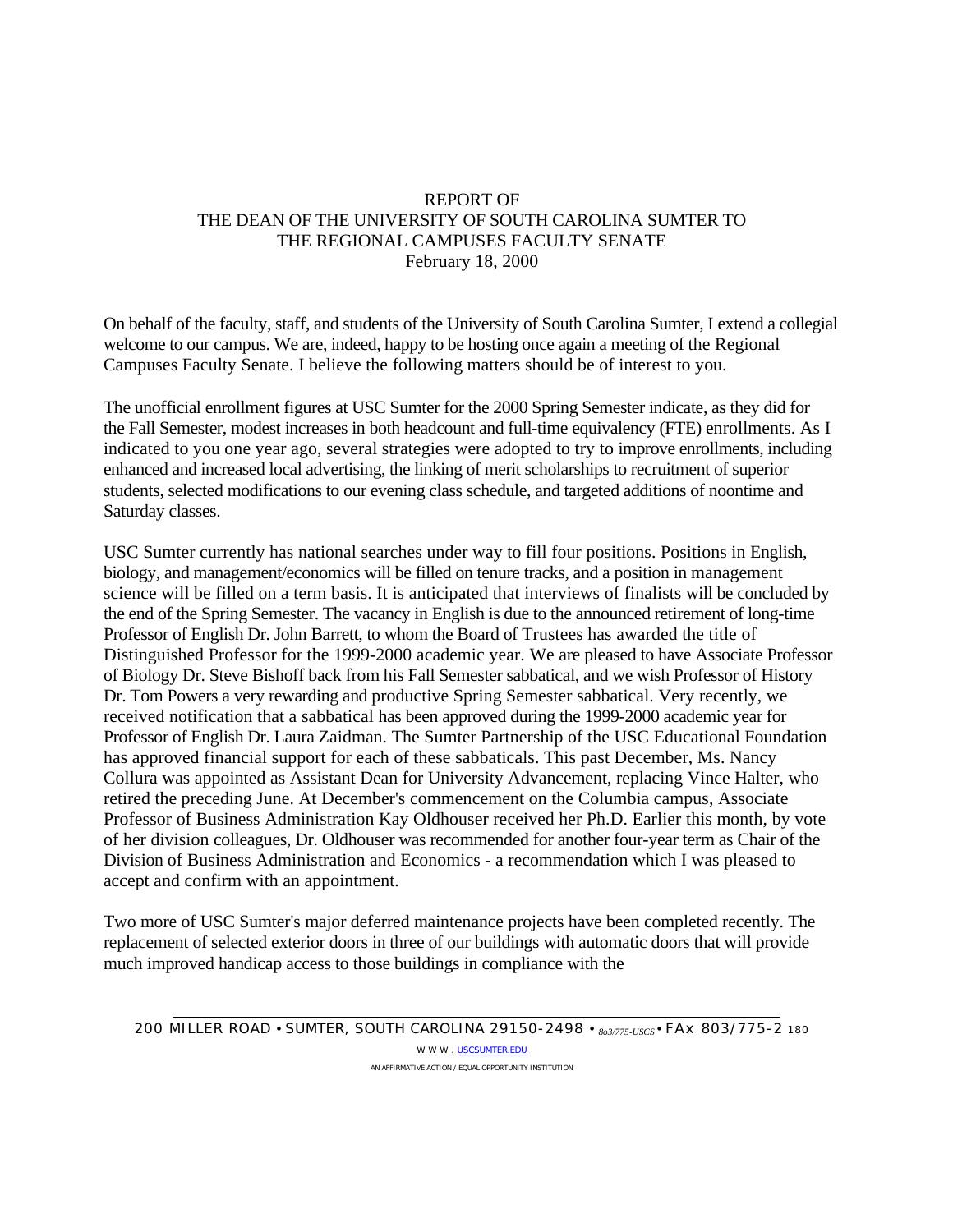Regional Campuses Faculty Senate Report February 18, 2000 Page 2

Americans With Disabilities Act (ADA), has been completed. And, the re-sealing and re-striping of all of our campus' parking lots has been completed. The parking lot project included improved location and identification of handicap parking places, also in compliance with ADA.

USC Sumter is most pleased to now be offering on site, in cooperation with other USC campuses and colleges, all coursework necessary to fulfill requirements for six (6) bachelor's degrees. Those bachelor's degrees are in Management (USC Aiken), Elementary Education (USC Spartanburg), Early Childhood Education (USC Spartanburg), Nursing (USC Spartanburg), Nursing (USC Columbia's College of Nursing), and Interdisciplinary Studies (USC Columbia's College of Applied Professions). We are most eager to make additional bachelor's degree opportunities available to the citizens of Sumter, Kershaw, Lee, Clarendon, and Williamsburg Counties.

USC Sumter also is proud of our "report card" scores during the first three years of Performance Based Funding (PBF). In year one (1996-97), our score was 87%; in year two (1997-98), our score was 96%; and in year three (1998-99), our score was 88%. We are working hard to ensure continued high performance on all of the 37 performance indicators that influence our annual appropriation of state funds.

Finally, we at Sumter express our pleasure at being able to host this meeting of the Regional Campuses Faculty Senate, and look forward to doing so again in the future.

Respectfully submitted,

C. Leslie

**Carpenter** Dean of the University

clc\word\docs\facorg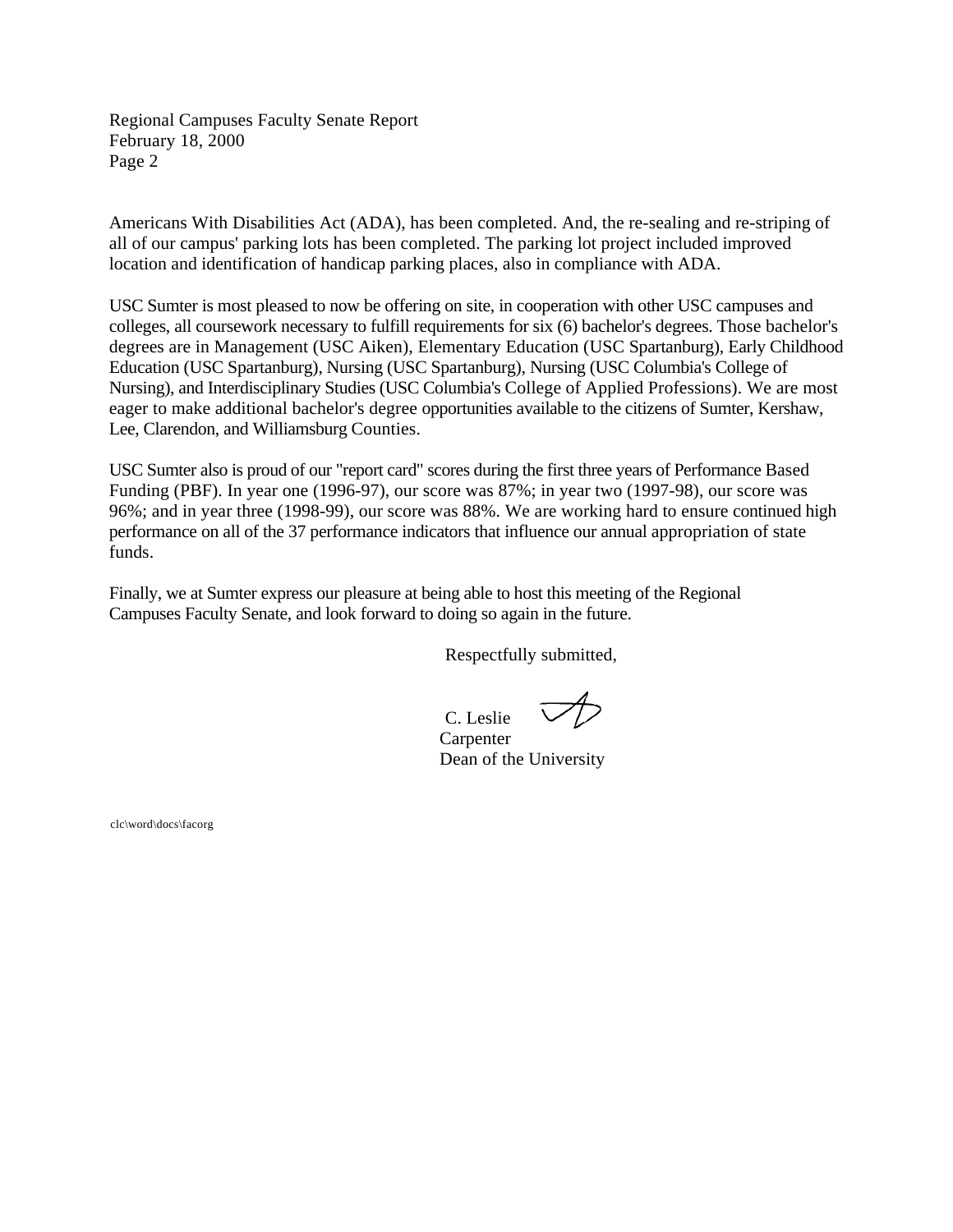# **USC Beaufort**

Dean's Report

The spring enrollment shows over 9% growth in FTE at USCB.

- $\triangleright$  Currently, we are searching for English, psychology and business faculty members. We have hired Dr. Roy Flannagan an eminent Milton Scholar. He will begin teaching in the fall and will continue the publication, The Milton Quarterly. He is also the editor of the Riverside Milton.
- $\triangleright$  USCB has received an endowed scholarship this month. Development efforts toward securing lead gifts for the New River Campus and Beaufort College Building restoration continue.
- $\triangleright$  Last month, the South Carolina Humanities Council held its annual festival at our campus. The theme was "The Lowcountry on Film."
- ¾ This spring Bonnie Lawrence, Carla Curran and Carl Eby have each received a course reduction to pursue scholarly activities. USC Beaufort funded this initiative.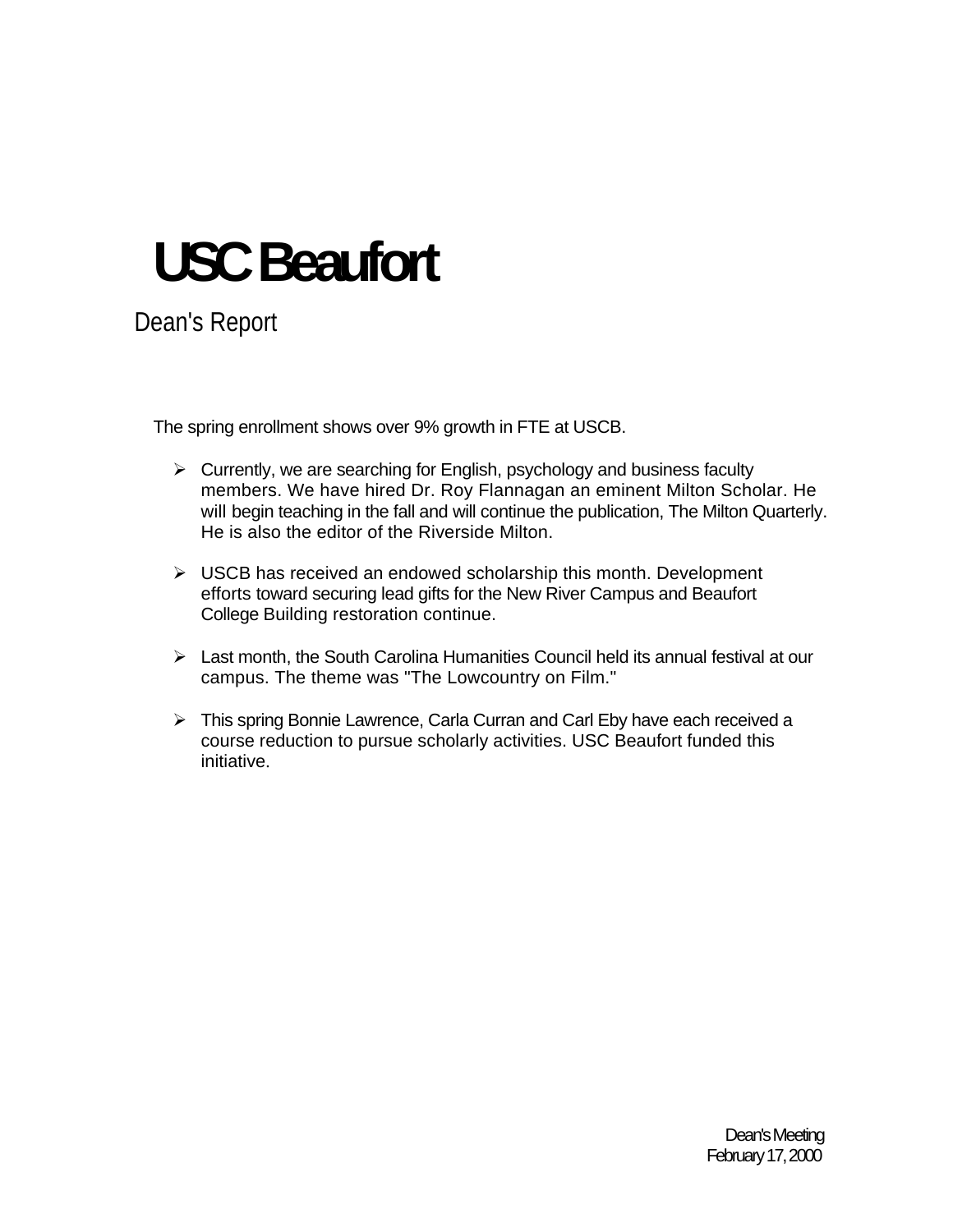## **USC LANCASTER DEAN'S REPORT REGIONAL CAMPUSES FACULTY SENATE FRIDAY, February 18, 2000**

- We received "Substantial Completion" on our new Bradley Arts & Sciences Building on February 11, 2000, with "Final Completion" expected on March 11, 2000. We plan to hold our Commencement Exercises in the Bradley Building on May 3, 2000.
- In that connection, the Grand Opening/Ribbon-Cutting for the Bradley Arts and Sciences Building has tentatively been set for April 28, 2000. We expect Governor James H. Hodges and First Lady Rachel Hodges to attend, along with various University officials, community members and donors, and our own faculty and staff. Details will follow as our plans firm.
- USCL will host its annual Honors Day event next Friday, February 25, 2000. This event draws area high school Beta Club and Honor Society members to our campus for a day filled with academic events, competitions, and exhibits. Professor Darlene Roberts and staff have worked diligently to plan and prepare for the more than 200 expected participants.
- On March 21, we will host our annual reception for Dean's last and President's Honor Roll recipients and their families. Dr. Chris Plyler, Vice Provost and Executive Dean for RCCE, has kindly consented to be our speaker for this event.
- On February 11, we held a Strategic Planning Retreat facilitated by Dr. Bruce Nims. This was in response to the directive from Marcia Welsh regarding 2000-01 Strategic Plans.
- We are happy to report that we have offered the position of Director of Student Life for our campus to Ms. Tracey Taylor. We look forward to having Tracey join us on March 13 and to her enhancement of the college experience for our students.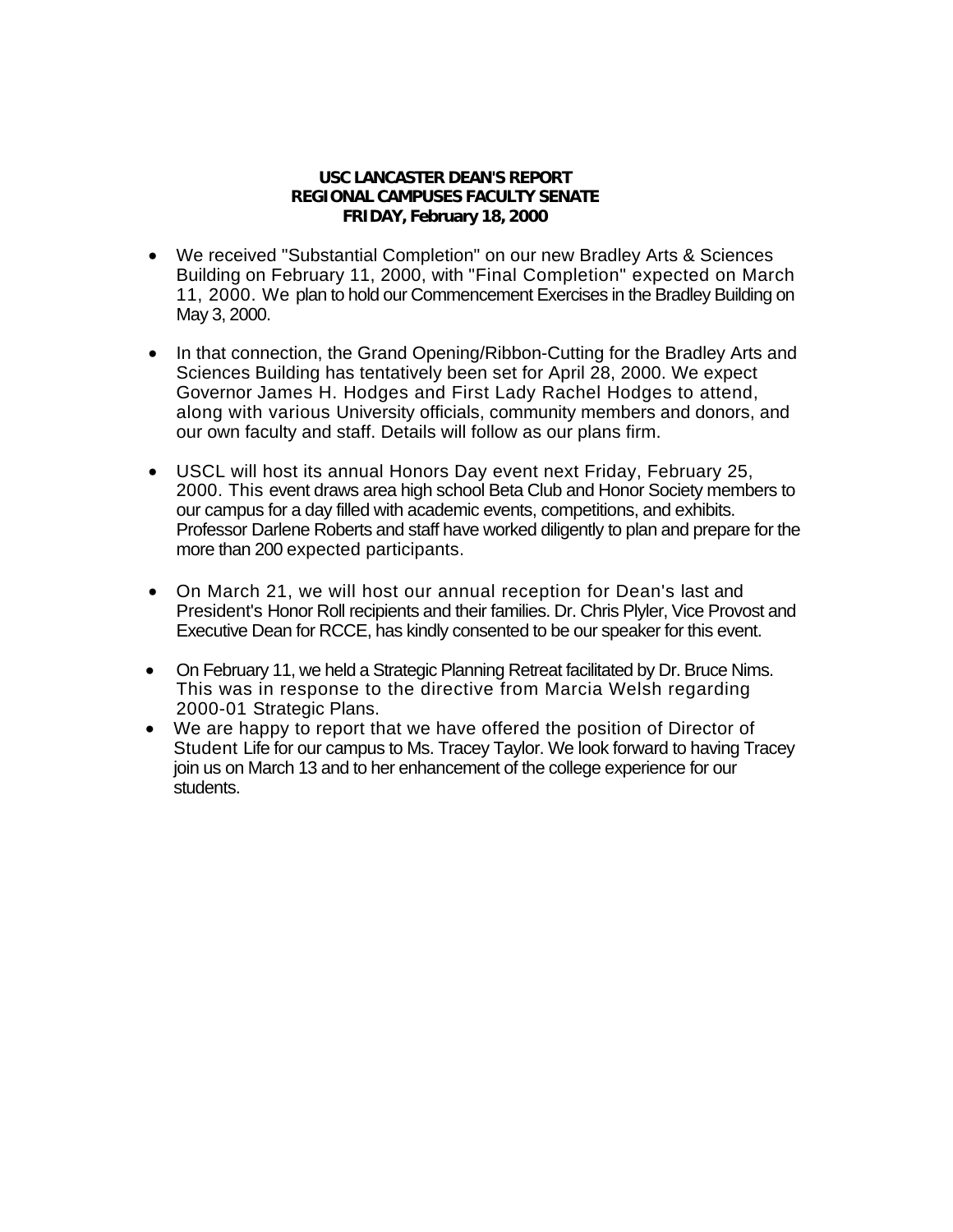# REPORT OF THE DEAN OF THE UNIVERSITY OF SOUTH CAROLINA SUMTER TO THE REGIONAL CAMPUSES FACULTY SENATE February 18, 2000

On behalf of the faculty, staff, and students of the University of South Carolina Sumter, I extend a collegial welcome to our campus. We are, indeed, happy to be hosting once again a meeting of the Regional Campuses Faculty Senate. I believe the following matters should be of interest to you.

The unofficial enrollment figures at USC Sumter for the 2000 Spring Semester indicate, as they did for the Fall Semester, modest increases in both headcount and full-time equivalency (FTE) enrollments. As I indicated to you one year ago, several strategies were adopted to try to improve enrollments, including enhanced and increased local advertising, the linking of merit scholarships to recruitment of superior students, selected modifications to our evening class schedule, and targeted additions of noontime and Saturday classes.

USC Sumter currently has national searches under way to fill four positions. Positions in English, biology, and management/economics will be filled on tenure tracks, and a position in management science will be filled on a term basis. It is anticipated that interviews of finalists will be concluded by the end of the Spring Semester. The vacancy in English is due to the announced retirement of long-time Professor of English Dr. John Barrett, to whom the Board of Trustees has awarded the title of Distinguished Professor for the 1999-2000 academic year. We are pleased to have Associate Professor of Biology Dr. Steve Bishoff back from his Fall Semester sabbatical, and we wish Professor of History Dr. Tom Powers a very rewarding and productive Spring Semester sabbatical. Very recently, we received notification that a sabbatical has been approved during the 1999-2000 academic year for Professor of English Dr. Laura Zaidman. The Sumter Partnership of the USC Educational Foundation has approved financial support for each of these sabbaticals. This past December, Ms. Nancy Collura was appointed as Assistant Dean for University Advancement, replacing Vince Halter, who retired the preceding June. At December's commencement on the Columbia campus, Associate Professor of Business Administration Kay Oldhouser received her Ph.D. Earlier this month, by vote of her division colleagues, Dr. Oldhouser was recommended for another four-year term as Chair of the Division of Business Administration and Economics - a recommendation which I was pleased to accept and confirm with an appointment.

Two more of USC Sumter's major deferred maintenance projects have been completed recently. The replacement of selected exterior doors in three of our buildings with automatic doors that will provide much improved handicap access to those buildings in compliance with the

> 200 MILLER ROAD • SUMTER, SOUTH CAROLINA 29150-2498 •  $803/775$ -USCS • FAx 803/775-2180 W W [W.USCSUMTER. EDU](http://w.uscsumter.edu/) AN AFFIRMATIVE ACTION / EQUAL OPPORTUNITY INSTITUTION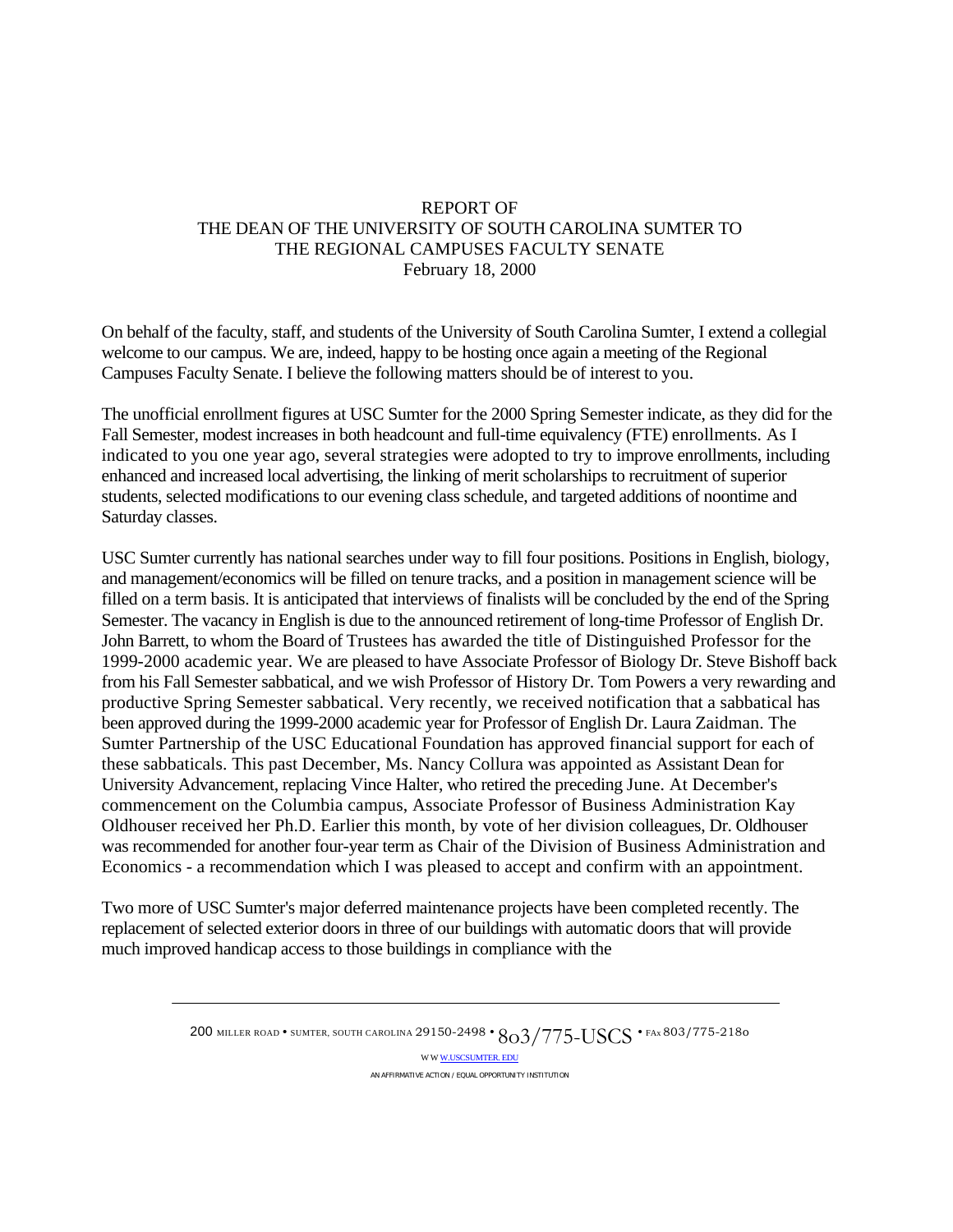Regional Campuses Faculty Senate Report February 18, 2000 Page 2

Americans With Disabilities Act (ADA), has been completed. And, the re-sealing and re-striping of all of our campus' parking lots has been completed. The parking lot project included improved location and identification of handicap parking places, also in compliance with ADA.

USC Sumter is most pleased to now be offering on site, in cooperation with other USC campuses and colleges, all coursework necessary to fulfill requirements for six (6) bachelor's degrees. Those bachelor's degrees are in Management (USC Aiken), Elementary Education (USC Spartanburg), Early Childhood Education (USC Spartanburg), Nursing (USC Spartanburg), Nursing (USC Columbia's College of Nursing), and Interdisciplinary Studies (USC Columbia's College of Applied Professions). We are most eager to make additional bachelor's degree opportunities available to the citizens of Sumter, Kershaw, Lee, Clarendon, and Williamsburg Counties.

USC Sumter also is proud of our "report card" scores during the first three years of Performance Based Funding (PBF). In year one (1996-97), our score was 87%; in year two (1997-98), our score was 96%; and in year three (1998-99), our score was 88%. We are working hard to ensure continued high performance on all of the 37 performance indicators that influence our annual appropriation of state funds.

Finally, we at Sumter express our pleasure at being able to host this meeting of the Regional Campuses Faculty Senate, and look forward to doing so again in the future.

Respectfully submitted,

C. Leslie **Carpenter** Dean of the University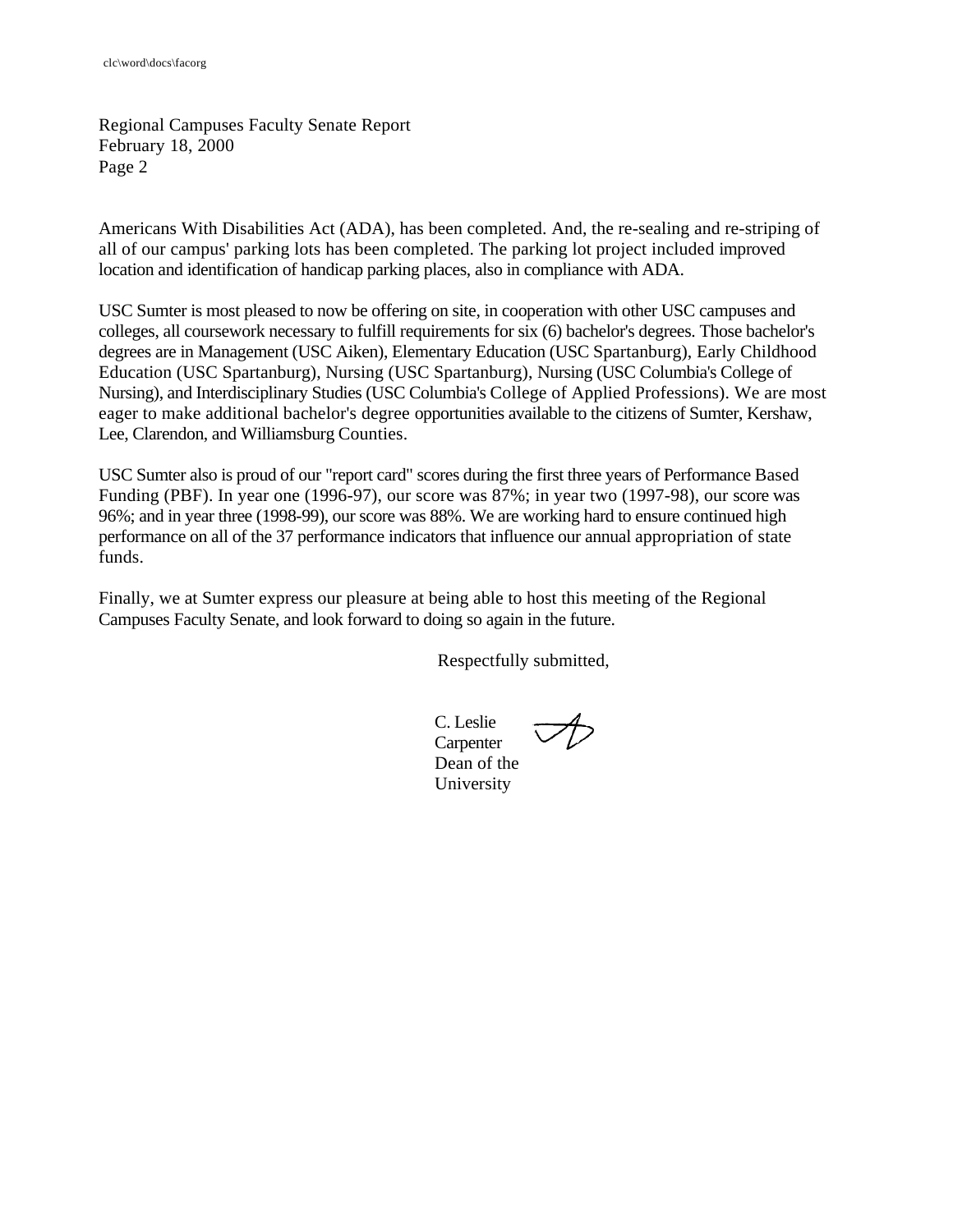# Rights and Responsibilities 02-18-00 John Catalano

I. Committee began serious work on the issue of service, targeting 3 main questions:

- 1. Description of service
- 2. Criteria for T & P and overall values
- 3. Qualifications for rank and tenure

Bonnie Lawrence did most of the work in preparation for our meeting. She and John Blair will be working on a preliminary document for April that attempts to describe service. We will miss her greatly as she serves in Tyler, Texas.

II. We discussed next year's chair. There were not any formal nominations. We decided to wait until we see how much chairing the committee counts as service.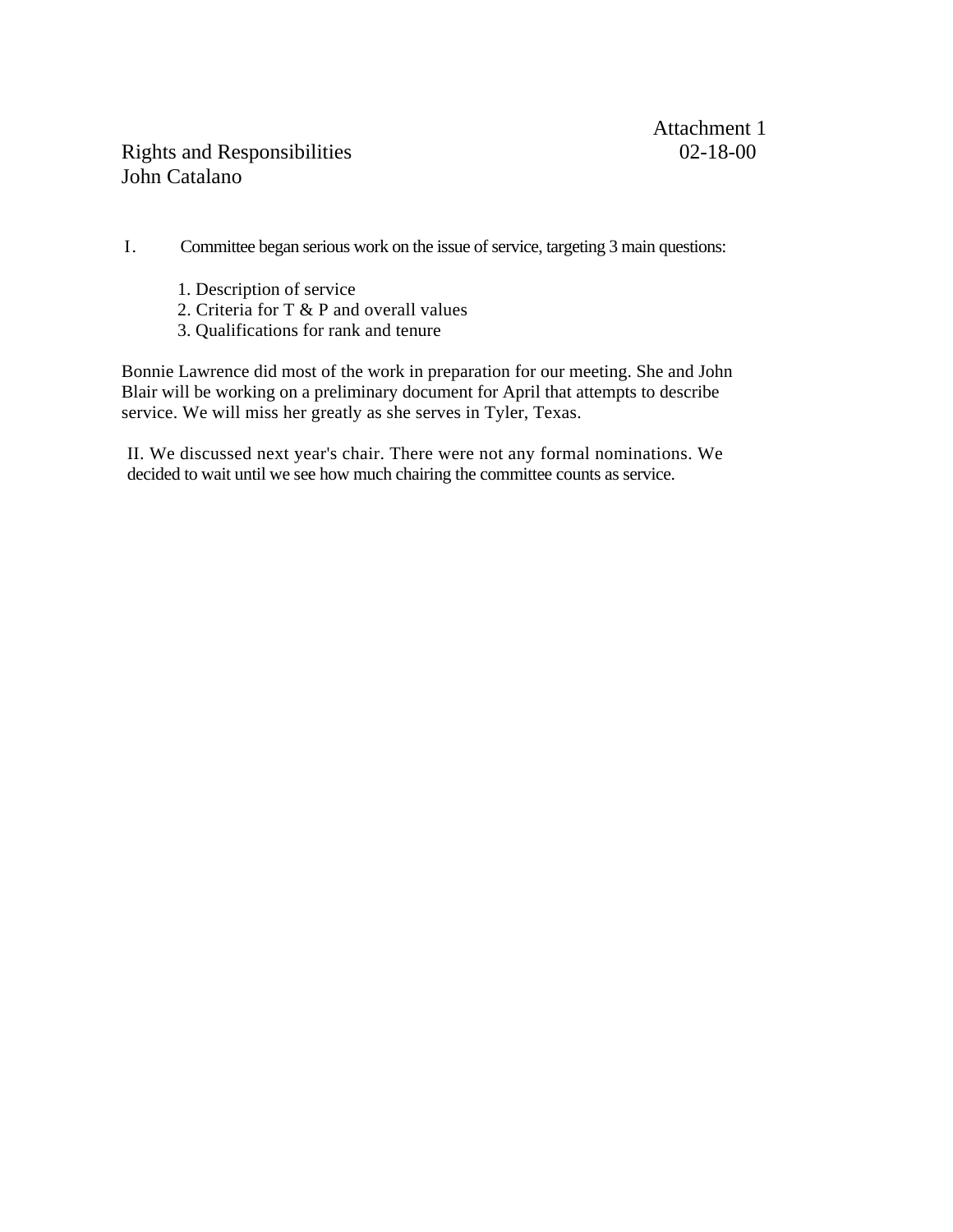# **Memorandum**

**To:** Tye Johnson

**From:** Noni M. Bohonak, Chair System Welfare Committee

**Date:** 03/13/00

**Re:** Report for Feb meeting from Welfare Committee

The committee met to consider several issues:

1. Informal Faculty Study of technology issues

One important issue is the lack of technology available to many faculty members who are unable to provide instruction to students. Another issue is the lack of support by computer services for existing technology and lack of response in a timely fashion to the needs of faculty and supporting offices.

Although USC Salkehatchie continues to be at the top of the list in technology deficient campuses, other campuses such as USC Sumter and USC Lancaster, once thought to be technologically advanced, are rapidly falling behind and not able to meet the needs of many faculty.

Others expressed concern for the lack of modern science equipment in labs resulting in faculty complaints about antiquated phone systems not allowing faculty who work on weekends and at night to not being able to provide a level of instruction expected at a major state university. There were a few have access to other faculty and researchers. The lack of voice mail capability was noted, also. The lack of projection capability in instructional computer labs was another complaint.

It seemed that things had not changed much since the computer technology survey of last year and the need for up-to-date technology will be monitored by this committee in the futures.

2. Instructor/Additional Duties faculty

> Members of one campus brought up a problem that seems to exist on one or more campuses where faculty in non-tenure track positions are concerned with evaluation procedures. These are people who are hired as instructor/additional duties. They teach one or more classes and have several other nonteaching duties. Although they are clear about how they are evaluated in the classroom, they are not clear about how they are evaluated on the "additional duties" and there are a few cases where they have not received a written list of what the additional duties are. We will be trying to find out if this is a problem on all campuses or just one that is occurring on a few.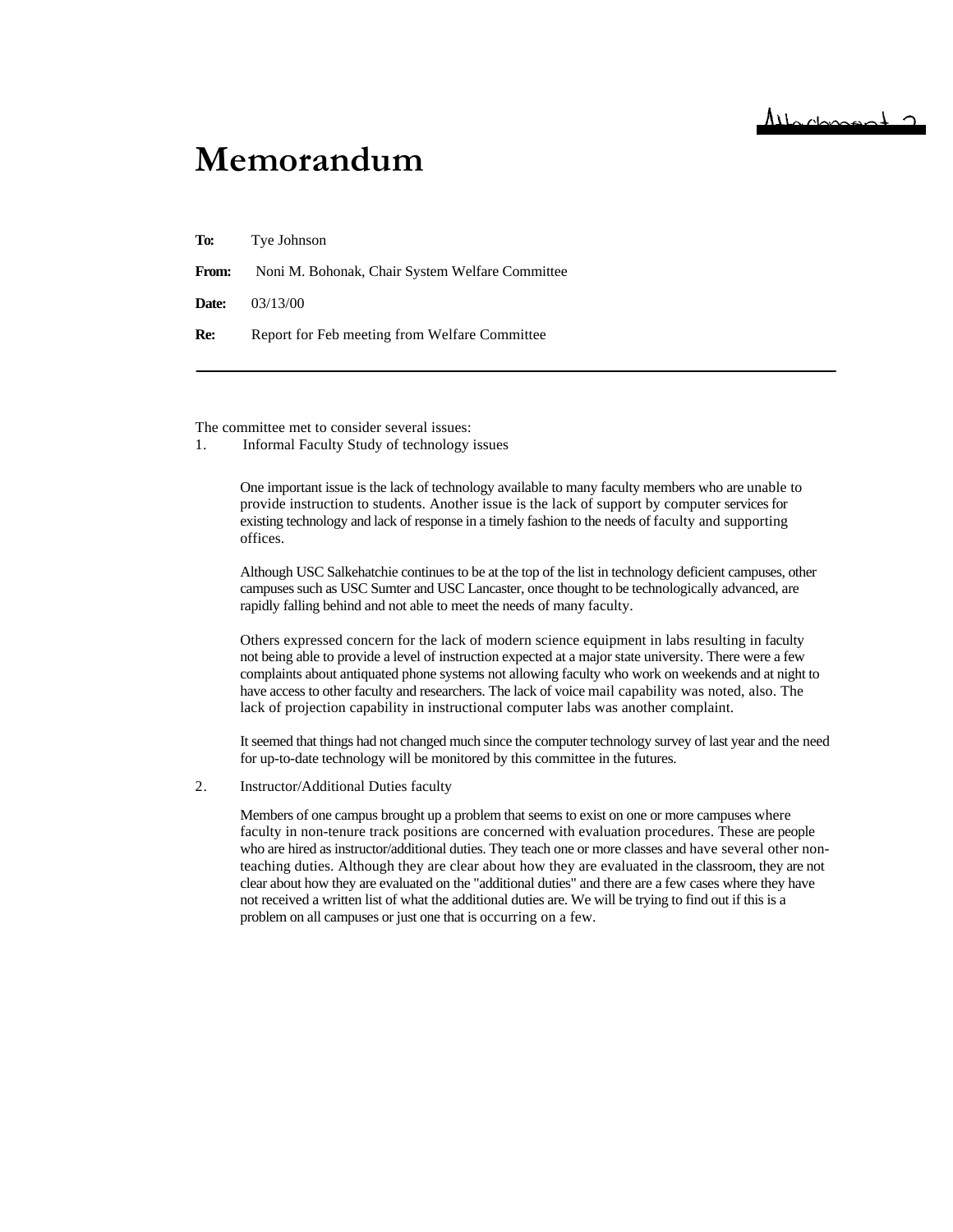#### 3. Review of Provost's Grant Applications

The committee has not received the applications but has turned this over to Sal Macias. Sal did an excellent job heading up this sub-committee last year and has graciously agreed to do so this year.

Present:

Bob Kearse, Union Carla Curran, Beaufort Randy Cross, Beaufort Sal Macias, Sumter Nancy Washington, Columbia Duncan McDowell, Salkehatchie Noni Bohonak, Lancaster (Chair)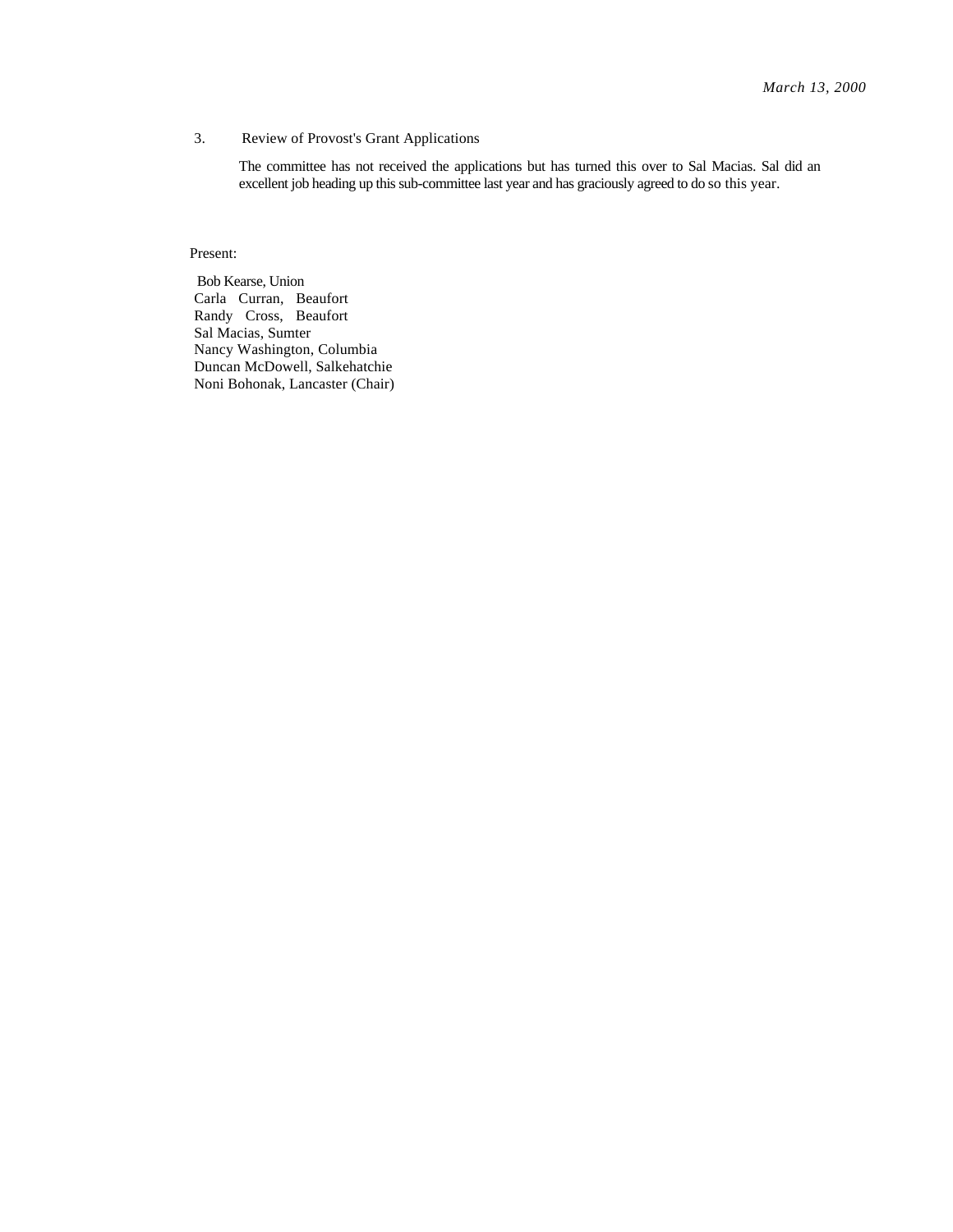**Report on Courses** & **Curriculum**  February 2000 Meeting

FROM: Robert B. Castleberry TO: Regional Campuses Faculty Senate

It should be clear by now that I am not here. I am sorry about that for several reasons: I really do enjoy meeting with you, and I am sorry I'm going to miss the big, fancy reception after the meeting. Well, why aren't I here, you ask. Actually, I was planning on telling you whether you asked or not. I am visiting Hall Psychiatric Institute to attend a workshop on "Neuropsychological Issues in Clinical Practice." Besides, Sal Macias told me I needed by brain checked and going to the State Mental Hospital provides the perfect opportunity. I just hope they will let me leave when the workshop is over.

So what is happening in Courses & Curriculum, you ask. Well, I really am supposed to tell you that (that's what my huge stipend is paying for). The agenda for the February 7th meeting has been posted, and I will update it with the Committee's actions as soon as I can. Unfortunately, they have moved the regular meeting time on me, and I am having some difficulty getting things posted in a timely manner. Oh, well. The truth is, not a great deal has been passed that will directly apply to us. I could mention a few things though:

- 1. Computer Sciences is moving to Engineering, and there will be some minor changes to both programs to allow that.
- 2. They are pushing hard for a BS degree in Cardiovascular Technology ... this will probably go before the Senate before too long.
- 3. They are getting around to publishing some information about a Minor in Music.
- 4. The Film Studies Major will go before the Senate.
- 5. Various Departments in Engineering are responding to outside accrediting bodies and will be presenting a ton of curricular changes.

I will not be able to attend the next meeting of the Committee because (since they changed the meeting time) I will be teaching a class. However, I will be getting the agenda and will be posting it. The Committee has agreed to not consider anything not on the published agenda. I will be calling them if I see a problem with any agenda item and they will "put it on hold" until we have had sufficient time to address it. So, there shouldn't be a real problem in me not being there.

It is clear to me that things are getting a little too staid in Columbia and we need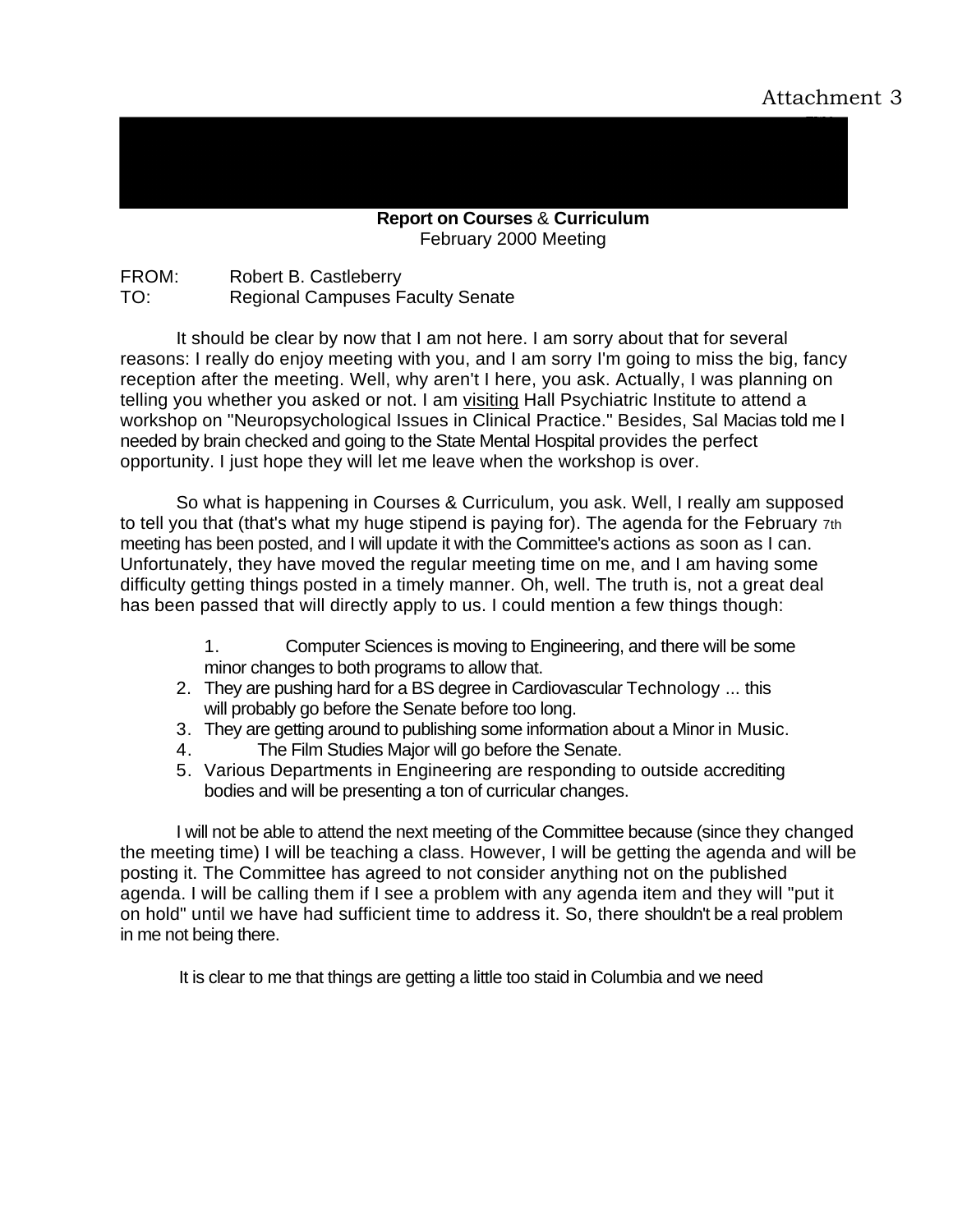to liven things up a bit. It is time the Regional Campuses proposed some interesting courses. I am thinking about a course that blends Psychology, Numerology, and Secret Codes in Literature. Part of the course would deal with the hidden meaning & power of names. For instance, if you scramble the letters of "William Jefferson Clinton" you get whoa, I can't say that. Ok, how about this. If you scramble "Castleberry" you get "Cerebral Sty". See, this really works (and is yet another reason to be in Columbia right now. Anyway, think of some useful courses. The System (whoops, I mean the

Greater University Geographically Dispersed ........ scramble that!) needs your active involvement.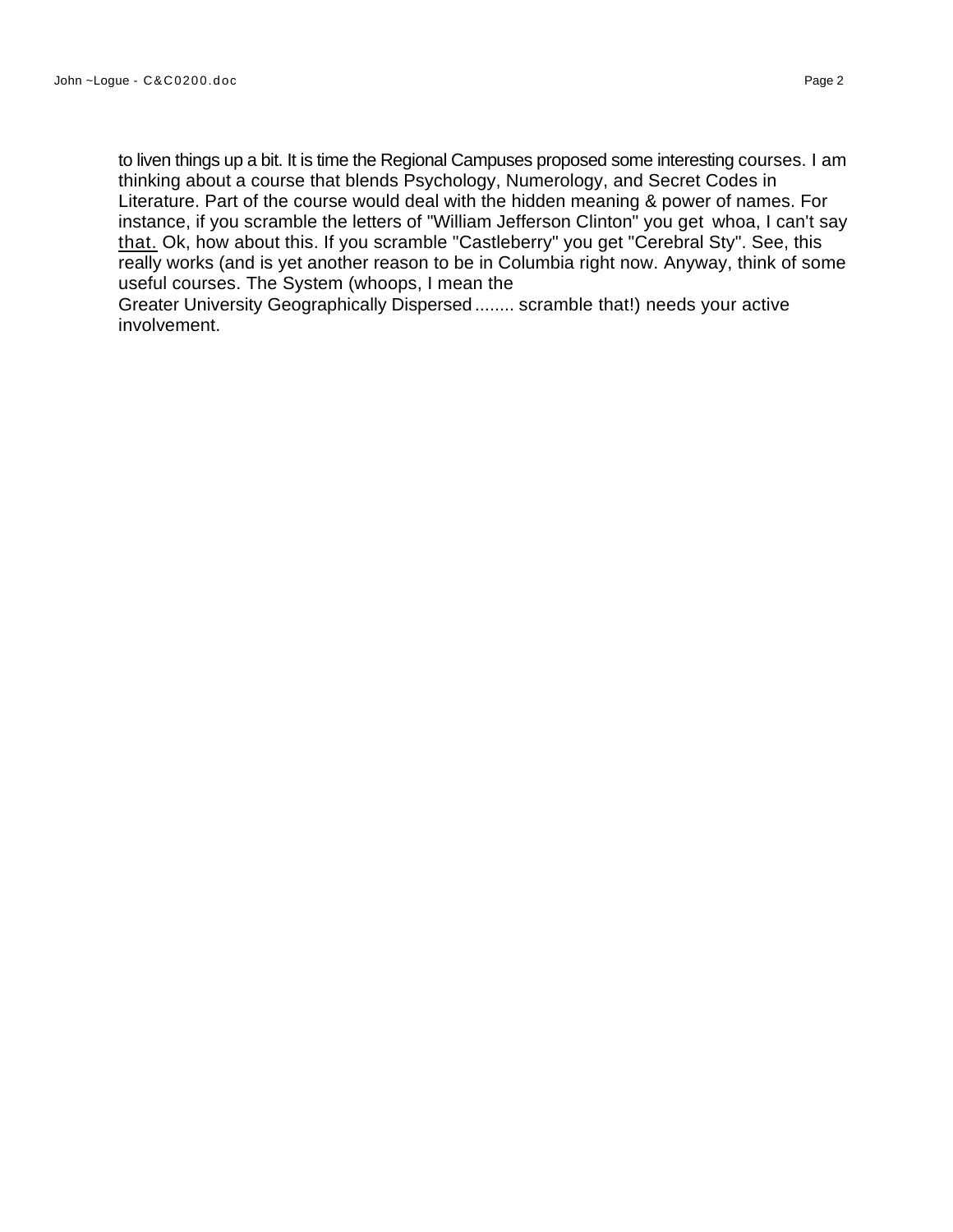# **MEMORANDUM**

**From: Bruce Nims, USC-Lancaster** 

**To: Regional Campuses Faculty Senate** 

**Subject: Report of the USC Columbia Welfare Committee** 

**Date: February 18, 2000** 

**The official minutes of the Faculty Welfare Committee for November 16, 1999, December 7, 1999, and January 20, 2000 are attached.** 

**The Faculty Welfare Committee met February 15, 2000, at the Faculty House on the USC Columbia campus. The first order of business was a report from Prof. Larry Glickman concerning the uncertain status of the child care facility at USC Columbia. Child care does not seem to be an administration priority and the best case scenario for keeping the present facility open is about three years. A new facility could cost up to two million dollars.** 

**The rest of the meeting was given over to an extensive discussion of the contents and logistics of a faculty survey instrument being put together under the direction of Prof. Jerry Wallulis of the Philosophy Department at USC Columbia. Director of Assessment Philip Moore and statistician Catherine Lind attended the meeting to consult with the committee on these matters. A subcommittee was formed to determine the final configuration of the survey, with the goal of administering it and receiving results by the end of the academic year, with a report to be prepared by the start of the 2000-2001 academic year.** 

**The full committee will meet again to fine tune the survey on February 25.** 

**Attachments**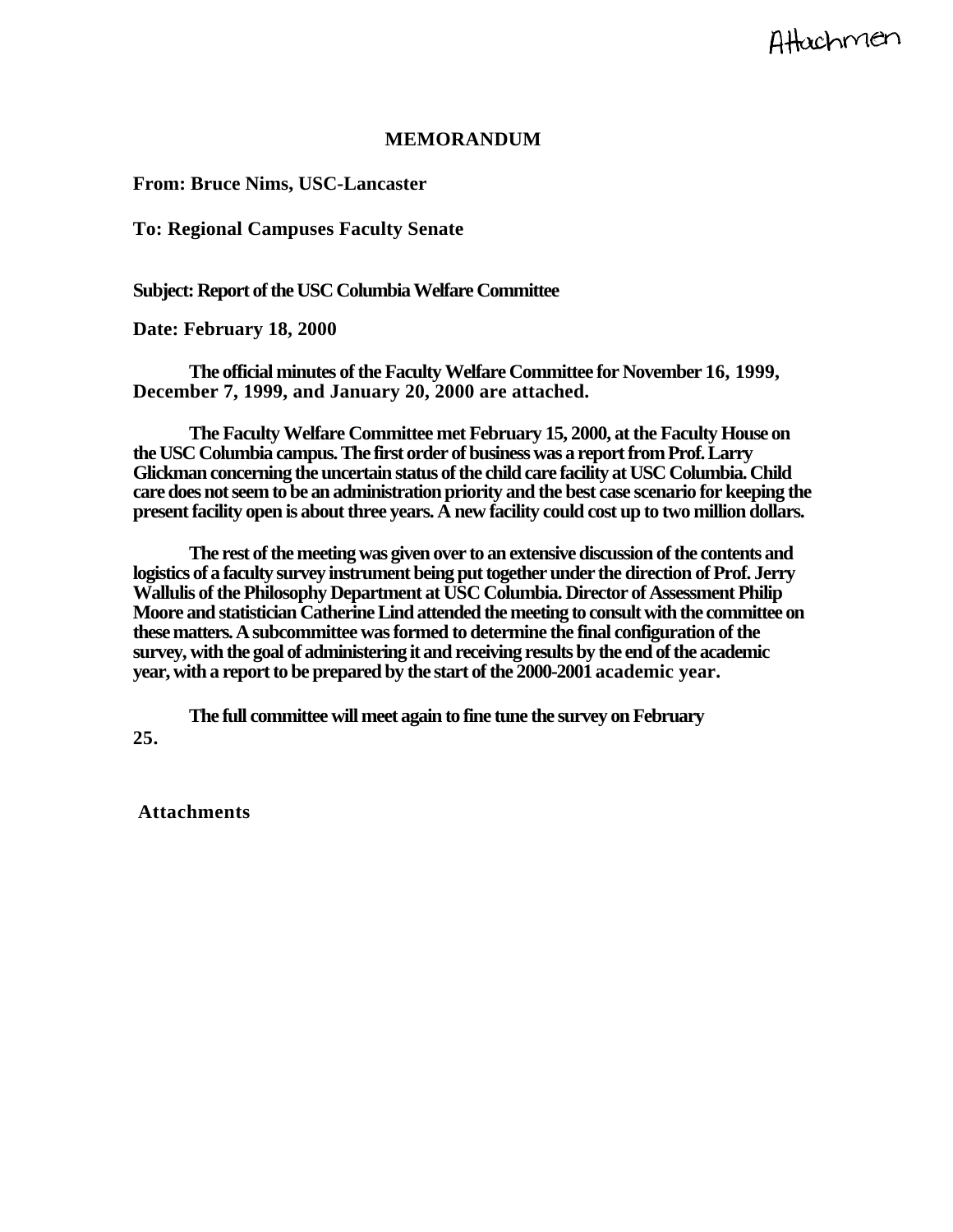# **MINUTES OF THE MEETING OF THE FACULTY WELFARE COMMITTEE November 16, 1999 REVISED**

**MEMBERS PRESENT: Eastman (Chair), Bauerschmidt, Chubon, Sabia, and Wallulis.** 

**CALL TO ORDER at 3:37 P.M.** 

**MINUTES of the October 19, 1999 meeting were approved.** 

# **REPORT OF THE CHAIR:**

**The Chair had no report.** 

**OLD BUSINESS:** 

**The Chair reported that there had been no new developments in respect to the issue of how money from the Family Fund will be provided to the Faculty Enhancement Fund, but she is continuing to monitor this matter.** 

**The Chair discussed her efforts to obtain a copy of the current plan for oncampus parking. If the plan is forthcoming it could be discussed at a December meeting of the committee.** 

**The Chair offered that the changes to the Faculty Manual discussed at the last meeting of the committee are in the hands of the Faculty Advisory Committee.** 

**Jerry Wallulis opened discussion of progress on the planned faculty survey and raised certain strategic issues that were then discussed. He distributed the report to the Faculty Senate from the survey conducted in 1994 for the purpose of illustrating how gripe issues predominated. The objective will be to prevent this happening in the survey to be conducted, and the focus group approach should have this benefit.** 

**It now appears that the focus groups would be assembled on eight afternoons during the week of January 16-23. A list of the prospective participants in the focus groups was circulated and discussed. Letters will be sent to these 160 individuals requesting their participation and asking them to call the Faculty Office and sign up for a particular one of the four focus group meetings, where refreshments will be provided. Those not responding within an acceptable time would be called to remind them of the need to schedule their participation. It is expected that these procedures would gain the desired number of participants.** 

**It was opined that conducting the focus groups during the indicated week in January should permit the completion of the survey and allow its analysis before the end of the current school year. It is also expected that the time**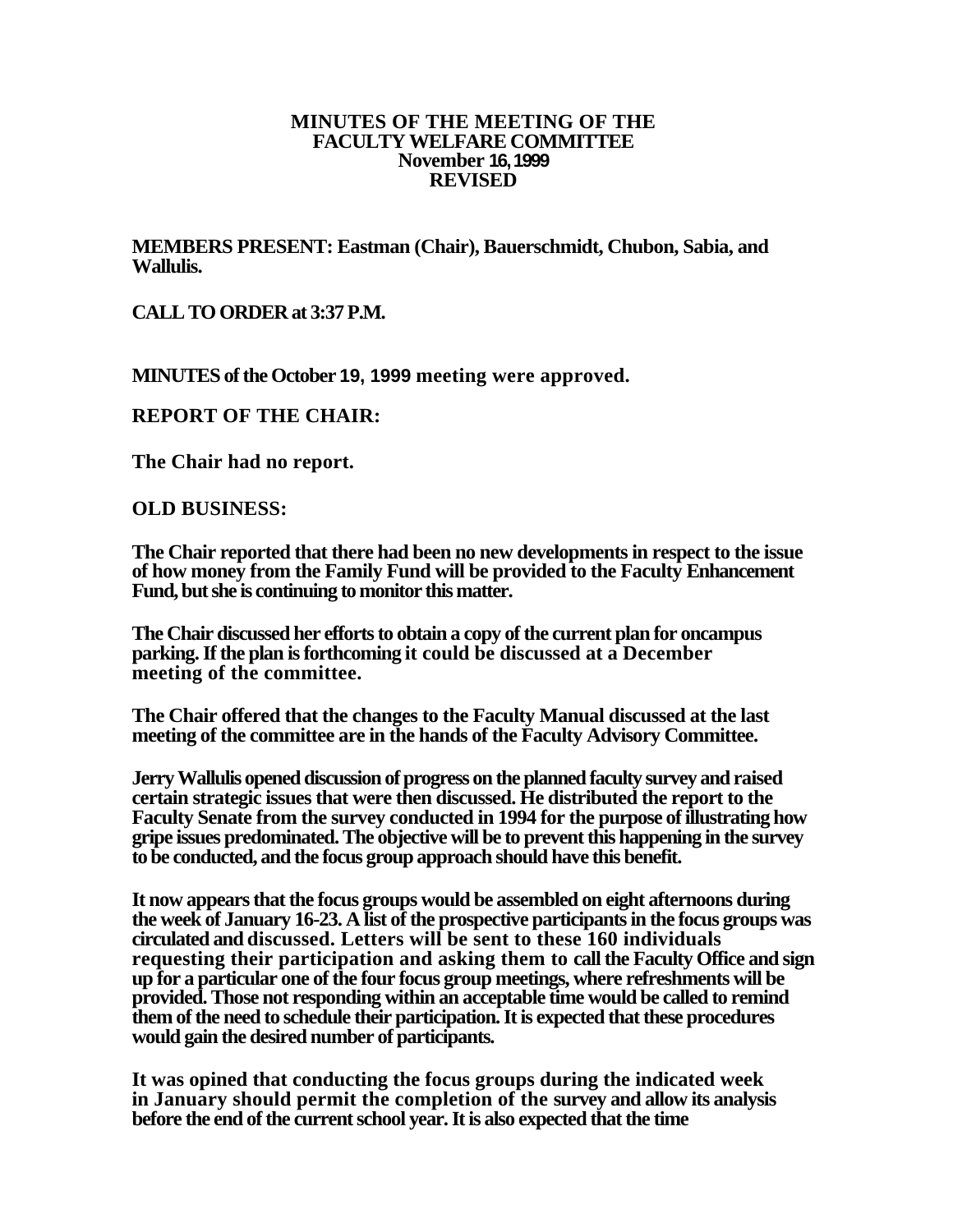**schedule will permit the committee to review the survey document before its distribution. This review may result in a special called meeting. It is presently planned to have Robert Oldendick of the Department of Government and International Studies along with other experts assist the committee in reviewing the proposed survey document before it is distributed to the faculty.** 

**NEW BUSINESS:** 

**It was decided that the committee will meet at 3:30 P.M. on the third Tuesday of each month during the Spring semester. Tuesday, December 7, 1999 was set aside as a possible meeting date of the Committee to deal with any matters that might arise in respect to the faculty survey.** 

**ADJOURNMENT of the meeting was at 4:28 P.M. The next regular meeting of the Committee will be in Room E, Faculty House, on January 18, 2000.** 

**SUBMITTED: Alan Bauerschmidt, Secretary**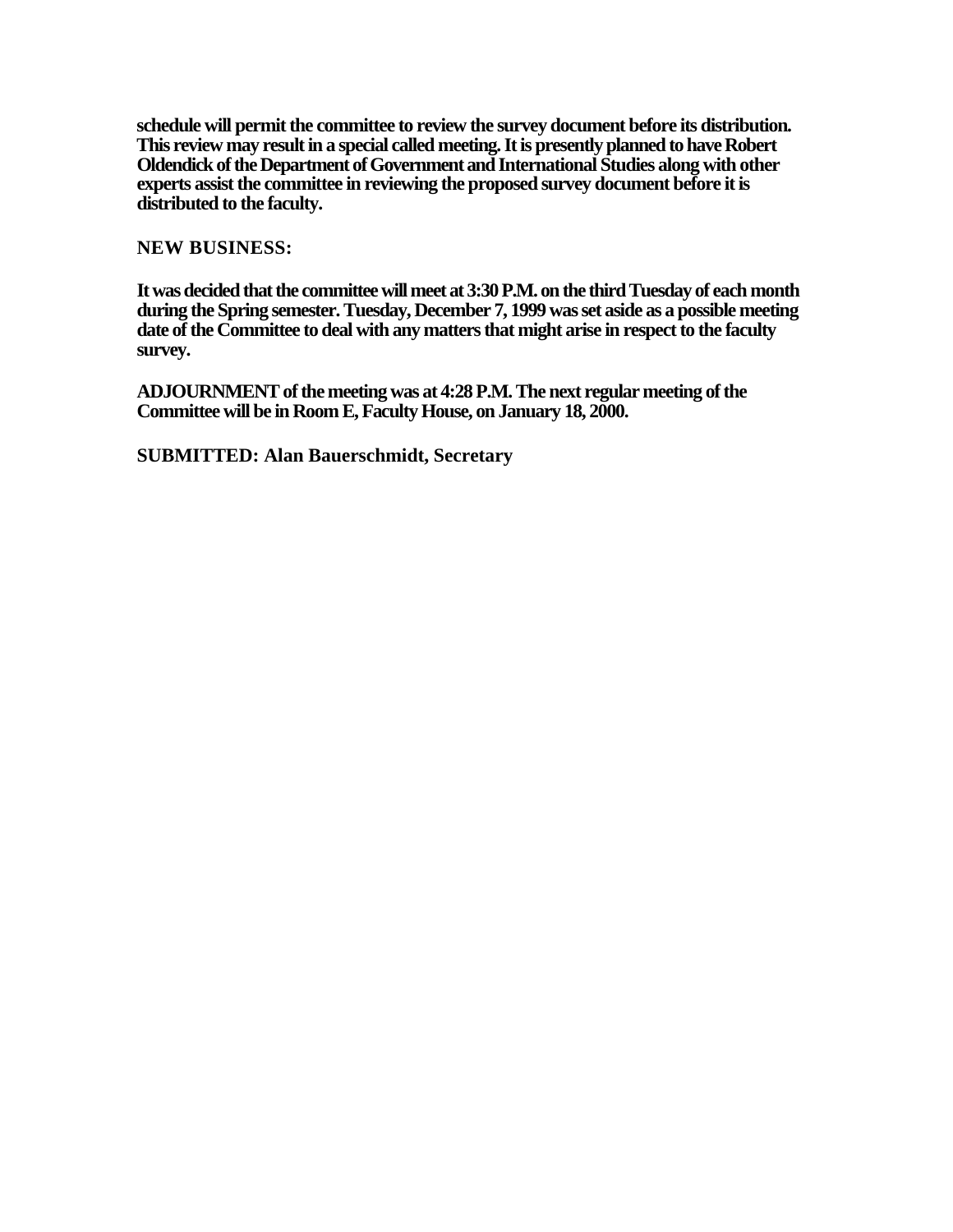#### **MINUTES OF THE MEETING OF THE FACULTY WELFARE COMMITTEE December 7, 1999**

**MEMBERS PRESENT: Eastman (Chair), Bauerschmidt, Chubon, Sabia, Wallulis, and Wertz. Don Wedlock, the past chair of the Faculty Senate, attended.** 

**CALL TO ORDER at 3:30 P.M.** 

**MINUTES of the November 16, 1999 meeting were approved.** 

**REPORT OF THE CHAIR:** 

**The Chair had no report.** 

**OLD BUSINESS:** 

**Jerry Wallulis reported progress on the faculty self-study. Approximately half of the desired participants have signed up for one of the eight focus group sessions, and everything is on schedule for the meetings at the beginning of the Spring semester.** 

**The request from Don Wedlock to have questions concerning the use of information technology by faculty was considered and it was decided not to confound the questionnaire with matters that did not emanate from the focus groups. Don arrived and was so informed.** 

**Lea Warner from the Faculty Fund Campaign offered remarks on the campaign and provided some statistics on the results of the five-year campaign to date. Don Wedlock wondered if further information could be provided on the designation of contributions by the faculty and the proportion of giving that was directed toward the home colleges and departments of contributing faculty.** 

**The Chair reported on her conversations with Derrick Huggins, Director of Vehicle Management and Parking Services, concerning the progress of plans to revise parking procedures. By Fall 2000, six new buses will be on hand and new signs placed at the various lots. Some extension of the hours for operation of the shuttle buses is also intended. Gates costing \$25,000 each will be purchased and placed at each parking lot to limit entrance to authorized individuals. Mr. Huggins also proposes limiting the designation of spaces to be assigned by Deans. It was also suggested that a fee of \$24 dollars per year would be made a requirement for those not renting separate spaces and that retired faculty no longer be issued H-stickers.**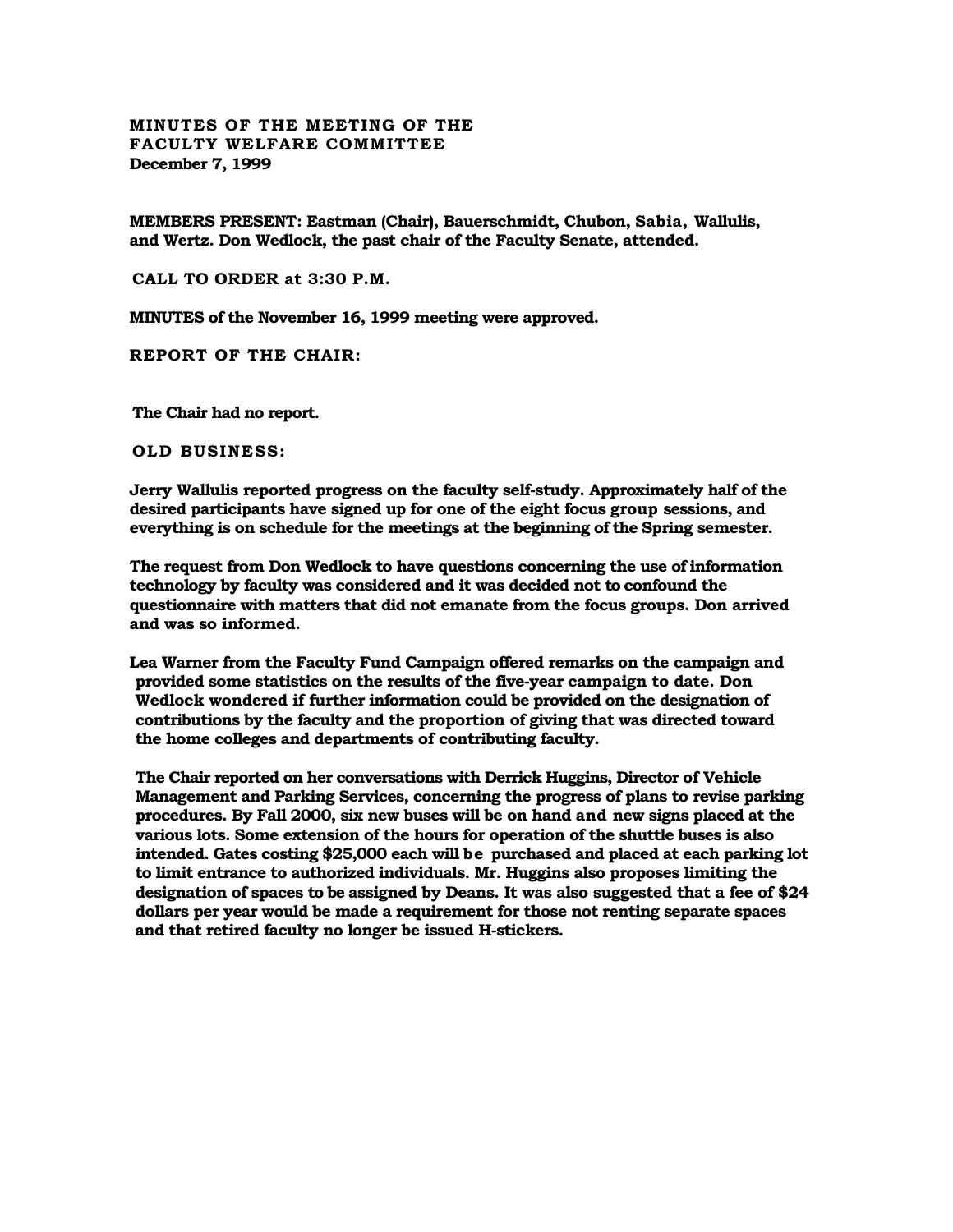# Attachment 5

| TO:      | <b>Regional Campuses Faculty Senate</b>                                                    |
|----------|--------------------------------------------------------------------------------------------|
| FROM:    | Ellen Chamberlain<br>Academic Affairs and Faculty Liaison Committee, USC Board of Trustees |
| SUBJECT: | February 10, 2000, Meeting                                                                 |
| DATE:    | February 18, 2000                                                                          |

The Academic Affairs and Faculty Liaison Committee of the USC Board of Trustees met on Thursday, February 10, beginning its deliberations in executive session to discuss honorary faculty titles and honorary degree candidates.

In open session, USC Spartanburg received approval for an interdisciplinary Bachelor of Arts in Information Management and Systems to be offered on campus and at the Greenville Center. USC Spartanburg also received approval for modifications to their Faculty Manual regarding the elimination of a Grievance Committee and the creation of a grievance pool as part of the Faculty Welfare Committee. USC Aiken received approval for proposed modifications to their Faculty Manual regarding the Promotion and Tenure Policy.

The committee received status reports on a proposed Ph.D. degree in the Anthropology Department and a proposed Master's degree in the Department of Sports Administration. Finally, committee members heard about the creation of a 3 year Literacy Education Initiative, the Governor's Institute on Reading, which is a joint cooperative effort of the USC College of Education and the State Department of Education. It involves bringing 86 public school teachers to the College of Education in Columbia during the summer months for a 3 week intensive course in reading, theory and pedagogy. Once trained, these teachers will return to their districts to train other teachers in order to improve early elementary reading skills across the state.

End of report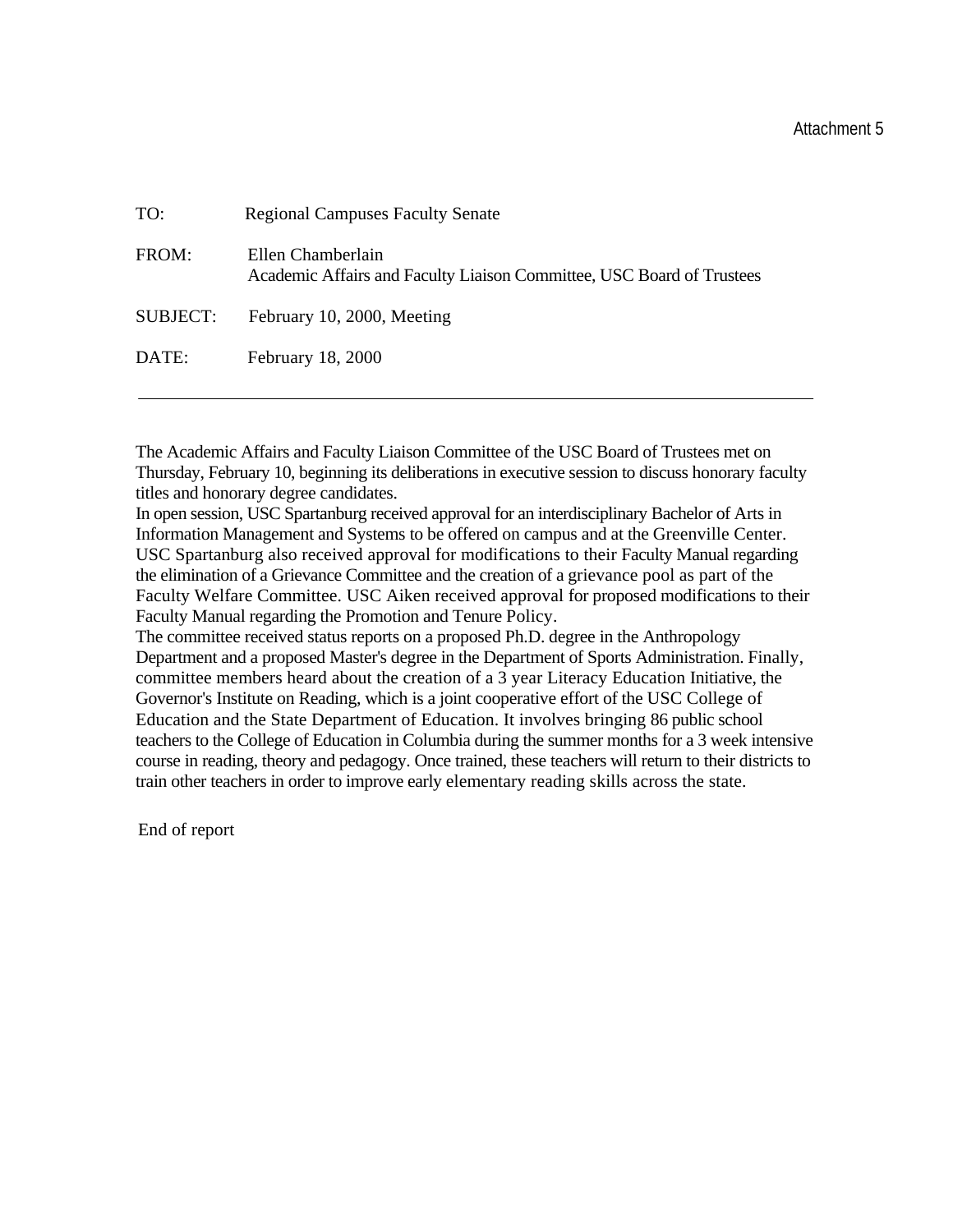Report of the Executive Committee Meeting, February 4, 2000, Columbia.

Reports were heard from Campuses.

#### Lancaster:

Lost a week of classes because of weather, conducting searches for two positions, High faculty concern over pay raises this year.

#### Beaufort: Absent

## Salkehatchie:

Welcomes it's new Dean, Dr. Ann Carmichael. Professor Ron Cox has been appointed to serve as interim Director of Walterboro. Search for new Director will begin in April.

## Sumter:

Dean Carpenter has been meeting with Full Professors to discuss campus issues. He is concerned about Columbia's lack of consultation with Regional Campuses regarding the reaccreditation process.

#### Union:

Founders Day Feb. 16<sup>th</sup>. Plans for Gym restoration have been submitted. Searches for English and Business positions have begun. Enrollment for Spring is up.

## Vice-Provost office:

Reports that they had a productive meeting with the Governor. They have announced plans for a breakfast meeting with the legislative delegations. Intra-disciplinary meetings are scheduled for March 24 in Columbia.

Provost Faculty Development grants are due by Feb.  $15<sup>th</sup>$ . Application forms are available on RCCE web page.

Beaufort meeting set for April 7.

Aug. 11, 12, 13---Retreat for Executive Committee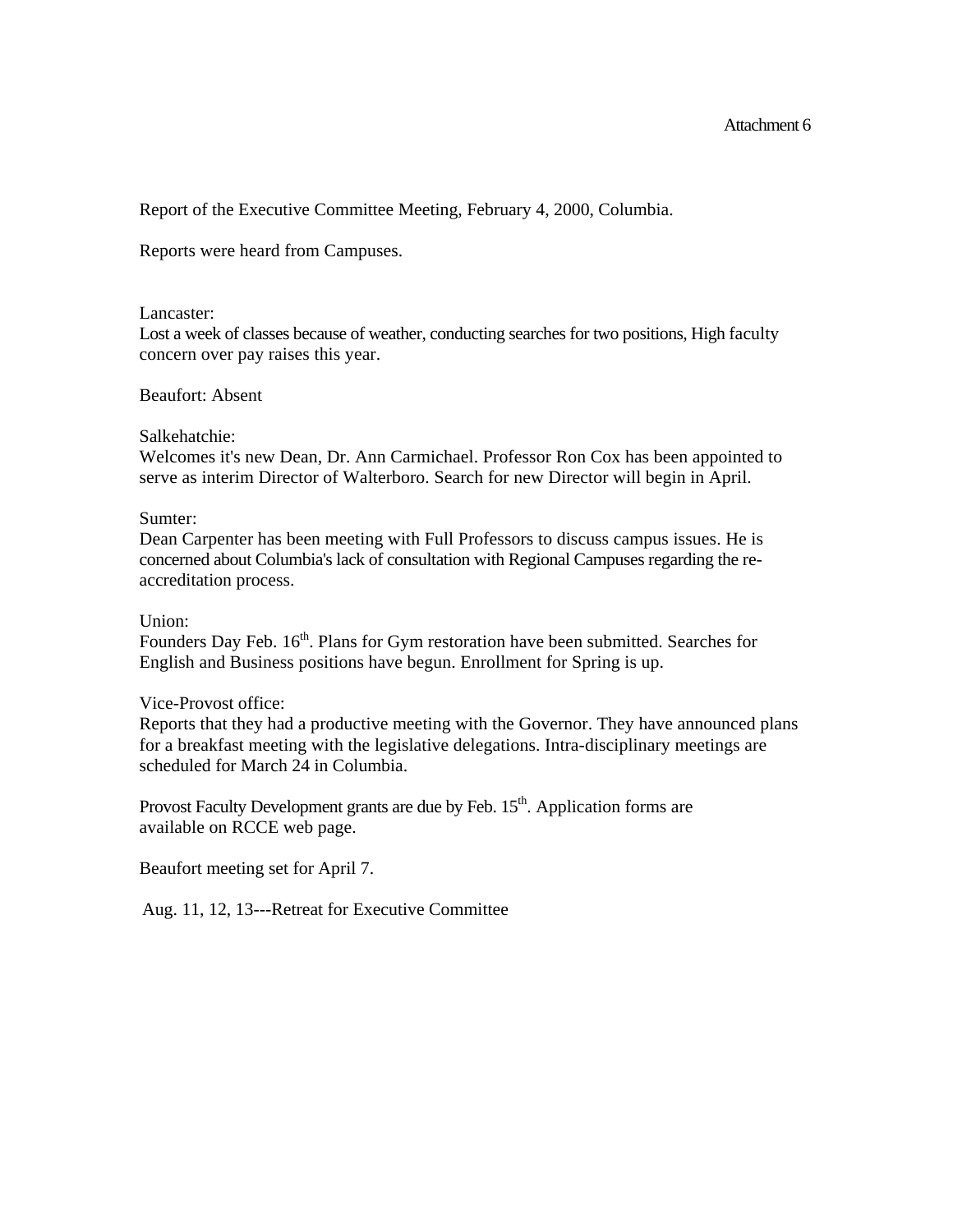**Don Wedlock raised the issue of making a distinction between faculty and staff for purposes of parking that would recognize the different tasks imposed on faculty.** 

**A great deal of discussion ensued and it was agreed that the Chair of the Committee would send a letter to Mr. Huggins to this effect. Dan Sabia will send a draft of such a letter to the Chair by Friday.** 

**NEW BUSINESS:** 

**The Chair offered that a set of universities in other states be contacted to obtain information to compare the fringe benefits of faculty at other state institutions, to include information on retirement benefits.** 

**ADJOURNMENT of the meeting was at 4:45 P.M. The next regular meeting of the Committee will be in Room E, Faculty House, on January 18, 2000.** 

**SUBMITTED: Alan Bauerschmidt, Secretary**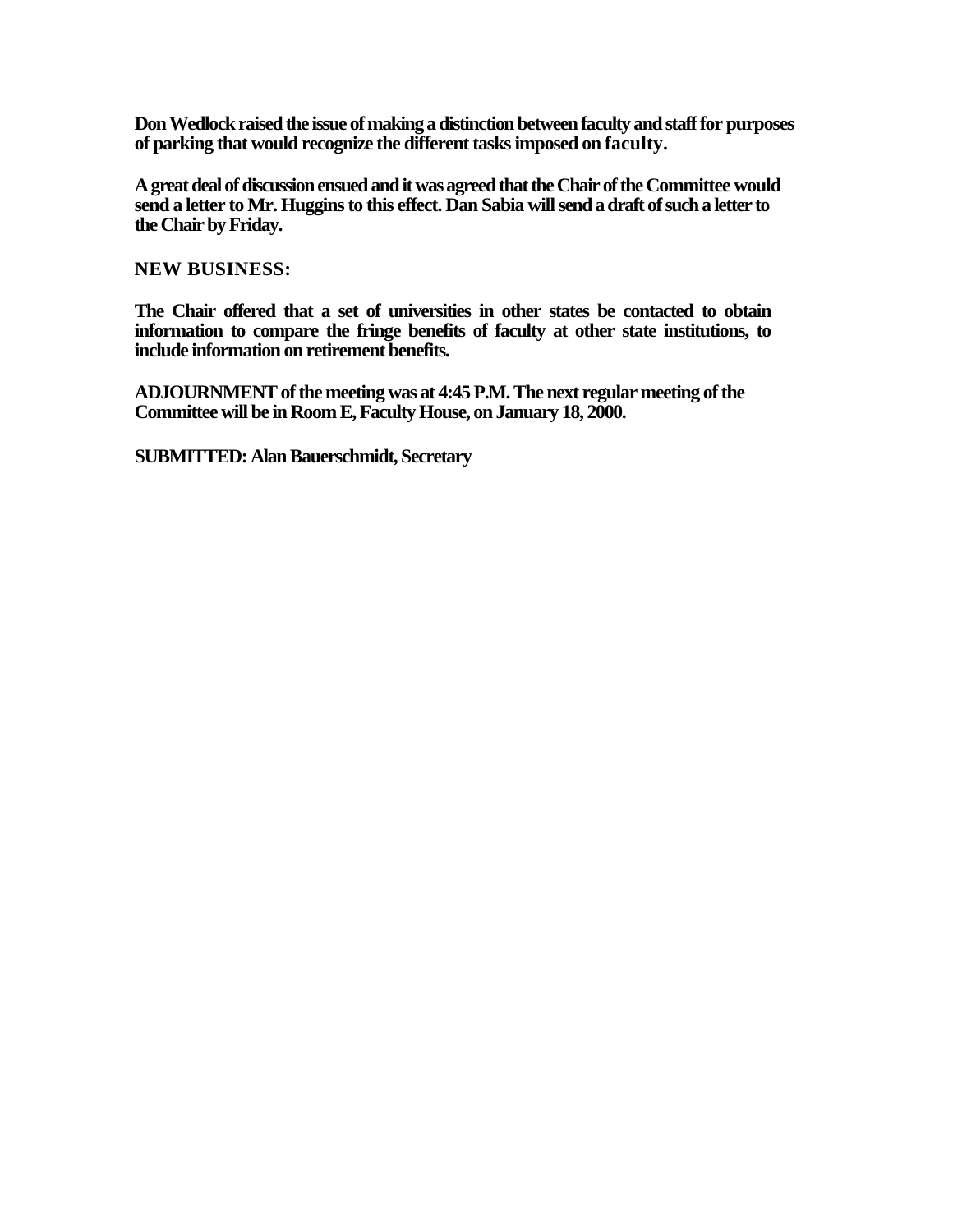#### **MINUTES OF THE MEETING OF THE FACULTY WELFARE COMMITTEE January 20, 2000**

**MEMBERS PRESENT: Eastman (Chair), Bauerschmidt, Chubon, Nims, Sabia, and Wallulis.** 

**CALL TO ORDER at 3:30 P.M.** 

**MINUTES of the December 7, 1999 meeting were approved.** 

**REPORT OF THE CHAIR:** 

**The Chair reported that an issue concerning child care had been brought forward by Professor Glickman, but his call could not be returned in time to make a report at this meeting.** 

**OLD BUSINESS:** 

**Jerry Wallulis reported the completion of the focus group sessions in which approximately 40 faculty members participated. A meeting of the key individuals involved in the conduct of the sessions will be held on January 31st to view the compiled report and decide upon the format of the questionnaire to be submitted to the faculty. It may be necessary to call a special meeting of the Welfare committee following that session to provide advice before the questionnaire is finally crafted.** 

**Jerry reported some concerns that arose at one of the sessions he attended to indicate the flavor of the sessions. Details will await the final compilation at the January 31st meeting. He will argue for a questionnaire that is a two-sided document that will encourage faculty completion. It now appears that the faculty survey and final report will be completed by the end of the Spring semester.** 

**The Chair indicated that the Faculty Enrichment Fund allowed for the faculty flu shots this Fall. Decisions concerning the allocations of additional moneys from the Fund will be addressed at a later meeting of the Welfare committee.** 

**The Chair brought forward items concerning parking privileges from a 1993 Faculty Senate meeting that pertained to the earlier discussion of the distinction between faculty and staff privileges at the December meeting of the committee. After reviewing these, it was decided to send the letter prepared at the previous meeting to the Director of University Parking indicating the desire of the Committee that the faculty be given priority over the staff in parking assignments. The Chair will report the sending of this letter to the Director. The Director will be invited to attend the March meeting of the Faculty Senate to report the current state of proposed parking policy changes.** 

**NEW BUSINESS**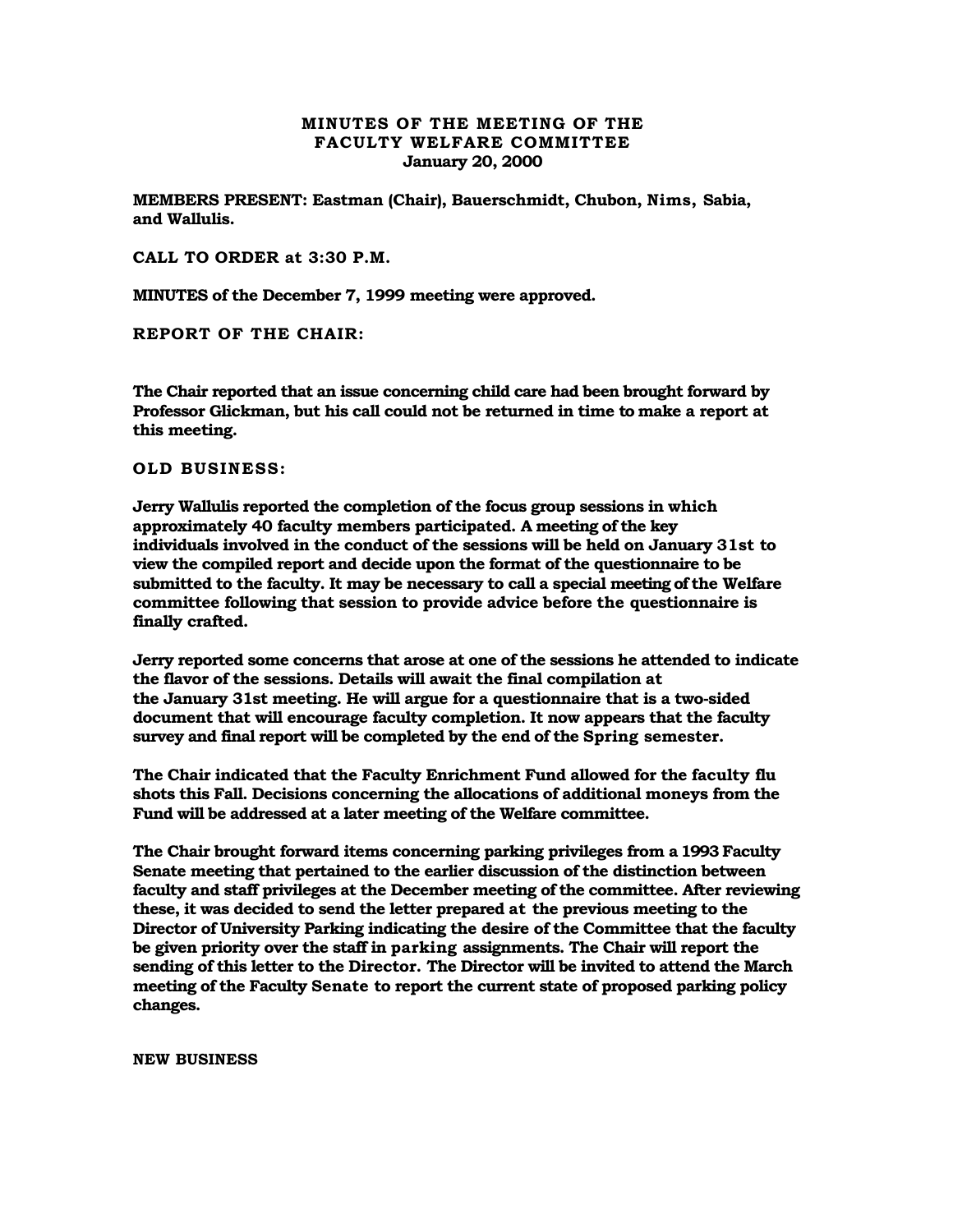Jerry Wallulis reported a legislative proposal to change the length of service for State retirement to 28 years.

The Chair reported a legislative proposal to require all new state buildings to provide twice as many toilets for women as for men.

The meeting was ADJOURNED at 4:15 P.M.

The next regular meeting of the Committee will be in Room E, Faculty House, on February 15, 2000. Members will be notified of the need for a special meeting in connection with the faculty survey.

SUBMITTED: Alan Bauerschmidt, Secretary